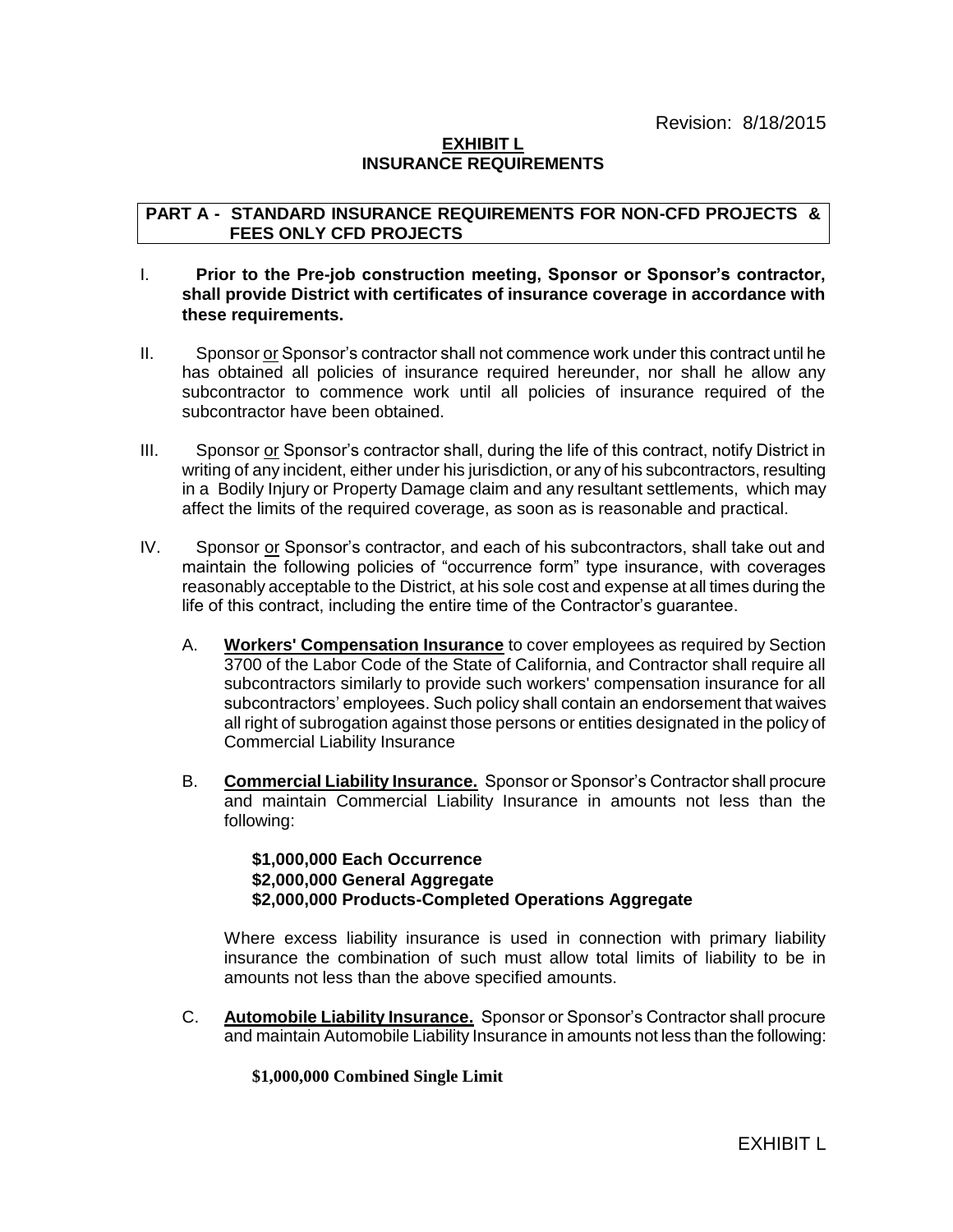- D. **Equipment Floater.** Sponsor or Sponsor's Contractor shall maintain or cause to be maintained until the work of this contract is completed an equipment floater to cover all tools, equipment, supplies and materials on the jobsite.
- V. Each such policy of insurance shall:
	- A. Be issued by insurance carriers that are:
		- 1. Licensed to transact insurance business in California; and
		- 2. Rated no less than **A-, Class VIII (8)** by the A.M. Best Company.
	- B. Captive and/or Risk Retention groups are not acceptable unless rated no less than **A-, Class VIII (8)** by the A. M. Best Company; and
	- C. Self Insured Retention (SIR) greater than \$100,000 is acceptable subject to Sponsor providing verification of Sponsor's current net-worth as follows:

| <b>SIR Limit</b>           | <b>Net-Worth</b> |
|----------------------------|------------------|
| \$100,000                  | N/A              |
| \$100,001 to \$250,000     | \$2,500,000      |
| \$250,001 to \$500,000     | \$5,000,000      |
| \$500,001 to \$1,000,000   | \$10,000,000     |
| \$1,000,001 to \$5,000,000 | \$50,000,000     |

- VI. Non-admitted/Surplus Lines insurance carriers (carriers not licensed in the State of California), may be acceptable to the District under certain conditions. Non-admitted insurance carriers providing any form of insurance coverage must be:
	- A. Domiciled or authorized to do business in the United States; and/or listed as an approved insurance carrier on the California Department of Insurance L.E.S.L.I. list;
	- B. Rated no less than **A-, Class VIII (8)** by the A.M. Best Company; and
	- C. Risk Retention Groups and/or Captive Insurance carries are not acceptable unless they can provide an AM Best rating that meets District's policy

The District reserves the right to disqualify any **admitted** or non admitted insurer at any time. In the event an insurer does not meet the requirements herein, Contractor shall have **30 calendar days** to submit replacement insurance in conformance with these requirements.

- VII. **Additional Insured:** Name and list the District as "Additional Insured" by utilizing endorsement form CG 20 10 11/85, or CG 20 10 10/01 with CG 20 37 10/01 to include Completed-Operations **(or equivalent forms)** beyond the completion date. Endorsements are required with certificate.
- VIII. Not be canceled, reduced in coverage or limits until thirty (30) days after receipt by the District of a written notice of such cancellation or reduction of coverages or limits.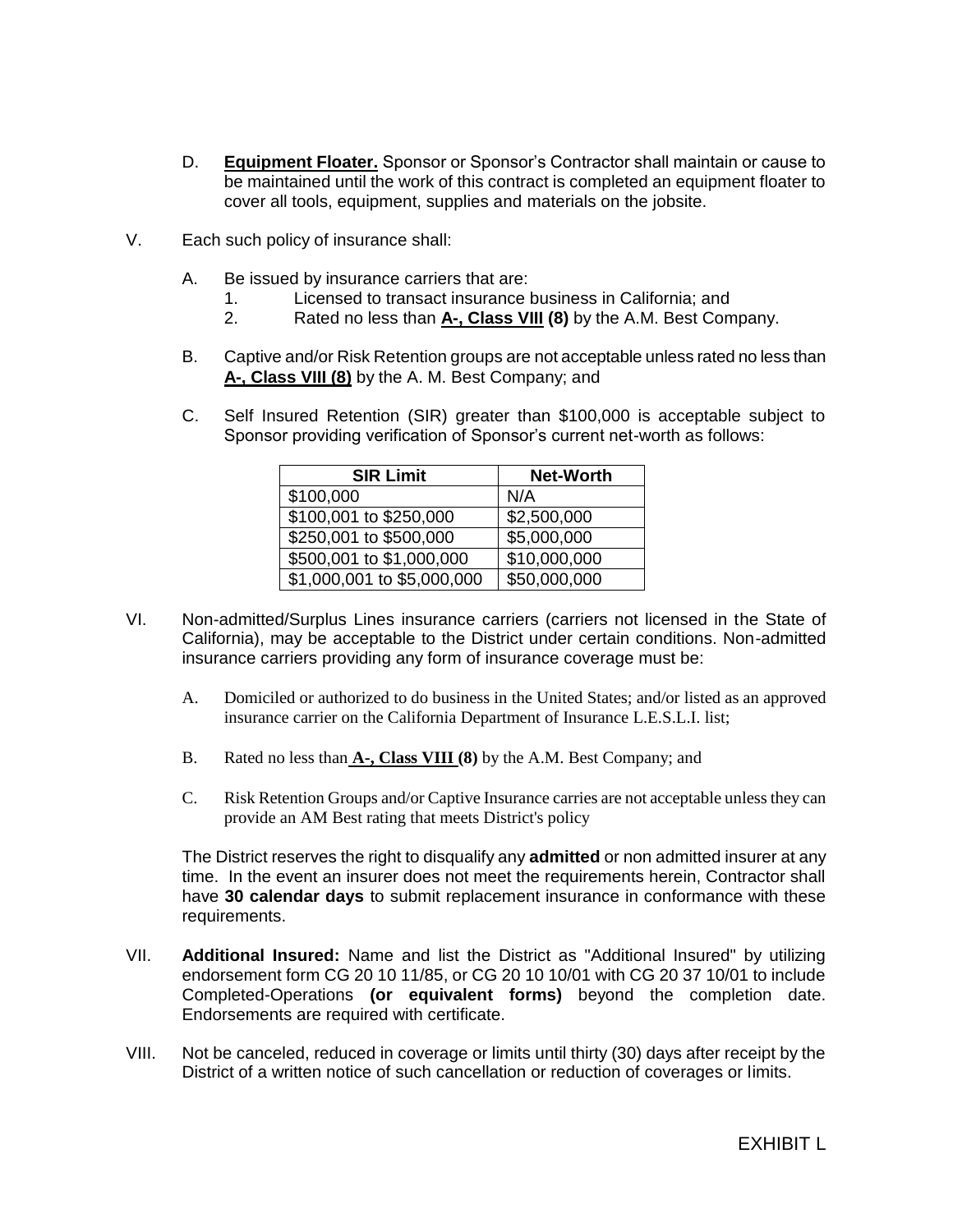- IX. Be endorsed for the **Aggregate Limit to Apply to this Project** by utilizing endorsement form "CG 25 03 03 97" (or equivalent), executed by the insurance carrier. Endorsement required with certificate. **An aggregate limit (cap) is not allowed.**
- X. Show evidence of renewal of an expiring policy in conformance with District standards.
- XI. If sponsor is unable to fulfill the insurance requirements stipulated herein, sponsor has the option to:
	- A. Post a Standby Letter of Credit for \$1 million, approved by the District, to be in place for 3 years beyond the completion of the project; or
	- B. Post a CD for \$1 million, approved by the District, to be in place for 3 years beyond the completion of the project.

# **PART B - INSURANCE REQUIREMENTS FOR SPECIAL FUNDING (AD/CFD) PROJECTS**

## I. **Prior to the Pre-job construction meeting, Sponsor and Sponsor's Contractor (if different from Sponsor), shall provide District with certificates of insurance coverage in accordance with these requirements.**

- II. Sponsor and Sponsor's Contractor shall not commence work under this contract until he has obtained all policies of insurance required hereunder, nor shall he allow any subcontractor to commence work until all policies of insurance required of the subcontractor have been obtained.
- III. Sponsor and Sponsor's Contractor shall, during the life of this contract, notify District in writing of any incident, either under his jurisdiction, or any of his subcontractors, resulting in a Bodily Injury or Property Damage claim and any resultant settlements, which may affect the limits of the required coverage, as soon as is reasonable and practical.
- IV. Sponsor and Sponsor's Contractor and each of his subcontractors shall take out and maintain the following policies of "occurrence form" type insurance, with coverages reasonably acceptable to the District, at his sole cost and expense at all times during the life of this contract, including the entire time of the guarantee:

## **SPONSOR'S CONTRACTOR AND ALL SUBCONTRACTORS:**

- A. **Workers' Compensation Insurance.** Sponsor's Contractor and subcontractors shall cover employees as required by Section 3700 of the Labor Code of the State of California, and Contractor shall require all subcontractors similarly to provide such workers' compensation insurance for all subcontractors' employees. Such policy shall contain an endorsement that waives all right of subrogation against those persons or entities designated in the policy of Commercial Liability Insurance.
- B. **Equipment Floater.** Sponsor or Sponsor's Contractor shall maintain or cause to be maintained until the work of this contract is completed an equipment floater to cover all tools, equipment, supplies and materials on the jobsite.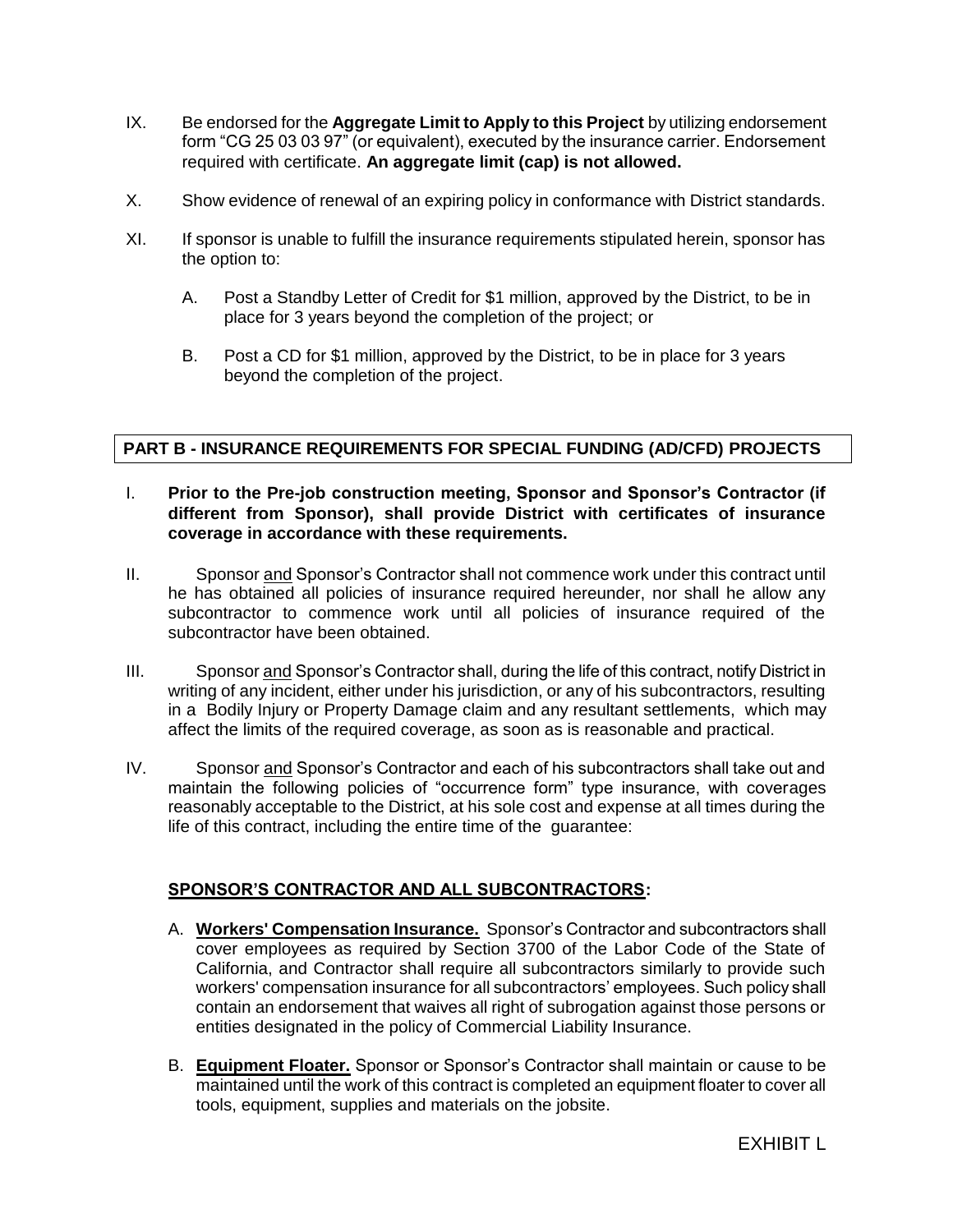## **SPONSOR:**

a. **Commercial Liability Insurance.** Sponsor shall procure and maintain Commercial Liability Insurance in amounts not less than the following:

## **\$1,000,000 Each Occurrence \$2,000,000 General Aggregate \$2,000,000 Products-Completed Operations Aggregate**

Where excess liability insurance is used in connection with primary liability insurance the combination of such must allow total limits of liability to be in amounts not less than the above specified amounts.

**b. Automobile Liability Insurance.** Sponsor shall procure and maintain Automobile Liability Insurance in amounts not less than the following:

### **\$1,000,000 Combined Single Limit**

- i. Each such policy of insurance shall:
	- A. Be issued by insurance carriers that are:
		- 1. Licensed to transact insurance business in California; and
		- 2. Rated no less than **A-, Class VIII (8)** by the A.M. Best Company.
	- B. Captive and/or Risk Retention groups are not acceptable unless rated no less than **A-, Class VIII (8)** by the A. M. Best Company; and
	- C. Self Insured Retention (SIR) greater than \$100,000 is acceptable subject to Sponsor providing verification of Sponsor's current net-worth as follows:

| <b>SIR Limit</b>           | <b>Net-Worth</b> |
|----------------------------|------------------|
| \$100,000                  | N/A              |
| \$100,001 to \$250,000     | \$2,500,000      |
| \$250,001 to \$500,000     | \$5,000,000      |
| \$500,001 to \$1,000,000   | \$10,000,000     |
| \$1,000,001 to \$5,000,000 | \$50,000,000     |

- VI. Non-admitted/Surplus Lines insurance carriers (carriers not licensed in the State of California), may be acceptable to the District under certain conditions. Non-admitted insurance carriers providing any form of insurance coverage must be:
	- A. Domiciled or authorized to do business in the United States; and/or listed as an approved insurance carrier on the California Department of Insurance L.E.S.L.I. list;
	- B. Rated no less than **A-, Class VIII (8)** by the A.M. Best Company; and
	- C. Risk Retention Groups and/or Captive Insurance carries are not acceptable unless they can provide an AM Best rating that meets District's policy.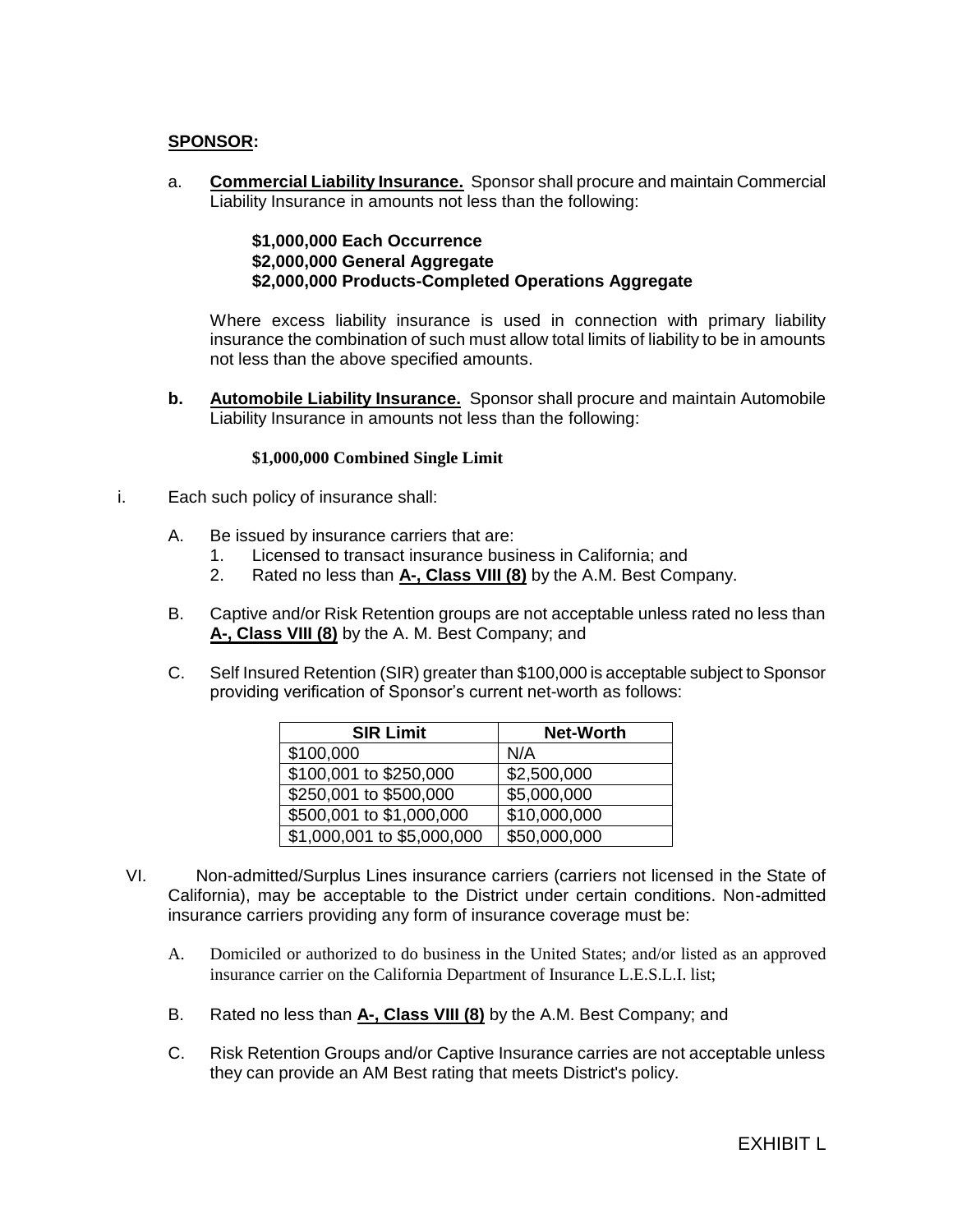The District reserves the right to disqualify any **admitted** or non admitted insurer at any time. In the event an insurer does not meet the requirements herein, Contractor shall have **30 calendar days** to submit replacement insurance in conformance with these requirements.

- VII. **Additional Insured:** Name and list the District as "Additional Insured" by utilizing endorsement form CG 20 10 11/85, or CG 20 10 10/01 with CG 20 37 10/01 to include Completed-Operations **(or equivalent forms)** beyond the completion date. Endorsements are required with certificate.
- VIII. Not be canceled, reduced in coverage or limits until thirty (30) days after receipt by the District of a written notice of such cancellation or reduction of coverages or limits.
- IX. Be endorsed for the **Aggregate Limit to Apply to this Project** by utilizing endorsement form "CG 25 03 03 97" (or equivalent), executed by the insurance carrier. Endorsement required with certificate. **An aggregate limit (cap) is not allowed.**
- X. Show evidence of renewal of an expiring policy in conformance with District standards.
- XI. If sponsor is unable to fulfill the insurance requirements stipulated herein, sponsor has the option to:
	- A. Post a Standby Letter of Credit for \$1 million, approved by the District, to be in place for 3 years beyond the completion of the project; or
	- B. Post a CD for \$1 million, approved by the District, to be in place for 3 years beyond the completion of the project

## **Part C- SPECIAL Insurance Requirements for Self-Insured Retention (SIR) and WRAP Programs**

- I. As an alternative, Sponsor or Sponsor's Contractor (if different from Sponsor) may satisfy the requirements of Part A or Part B via Wrap coverage and Self-Insured Retention as provided for in this section**.**
- II. Prior to the Pre-job construction meeting, Sponsor or Sponsor's Contractor, shall provide District with Certificates of insurance coverage in accordance with these requirements.
- III. Sponsor or Sponsors contractor shall not commence work under this contract until he has obtained all policies of insurance required hereunder, nor shall he allow any subcontractor to commence work until all policies of insurance required of the subcontractor have been obtained.
- IV. Sponsor or Sponsor's contractor shall, during the life of this contract, notify District in writing of any incident, either under his jurisdiction, or any of his subcontractors, giving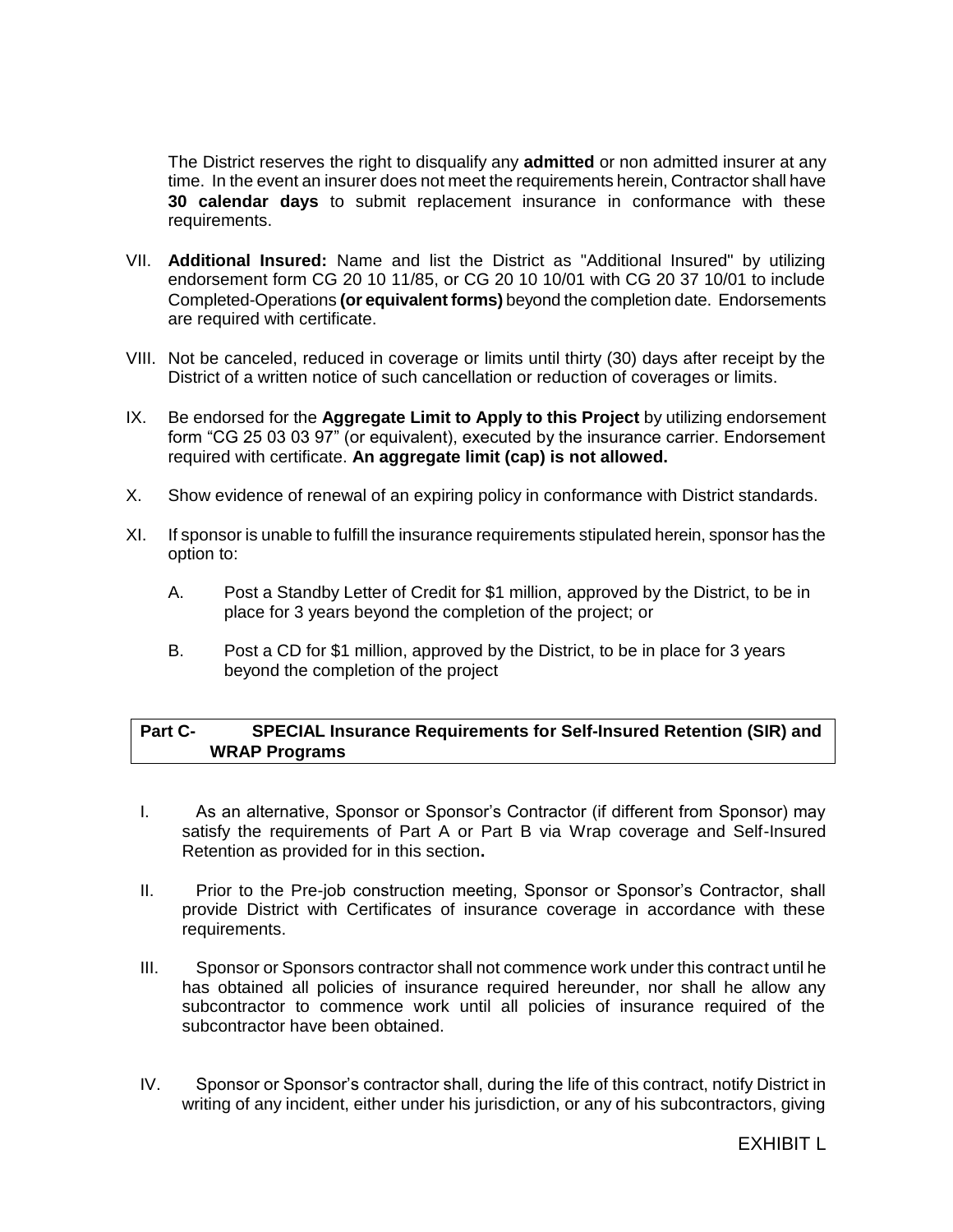rise to any potential Bodily Injury or Property Damage claim and any resultant settlements, whether in conjunction with this or any other project which may affect the limits of the required coverage, as soon as is reasonable and practical.

- V. Sponsor or Sponsor's contractor, and each of his subcontractors, shall take out and maintain the following policies of "Occurrence form" type insurance, with coverages acceptable to the District, at his sole cost and expense at all times during the life of this contract, including the entire time of the Contractor's guarantee.
	- A. **Workers Compensation Insurance** to cover employees as required by Section 3700 of the Labor Code of the State of California, and Contractor shall require all subcontractors similarly to provide such worker's compensation insurance for all subcontractors' employees. Such policy shall contain an endorsement that waives all right of subrogation against those persons or entities designated in the policy of Commercial Liability Insurance. Such policy shall provide employers liability limits of **\$1,000,000.00.**
	- B. **Commercial Liability Insurance**. Sponsor or Sponsor's Contractor shall procure and maintain commercial liability insurance in amounts stated as follows:
		- 1. **WRAP Insurance**: Sponsor or Sponsor's contractor may satisfy the requirements of General Liability Insurance by providing a "Wrap Insurance Program" that includes all eligible contractors and subcontractors. The program may be structured using a combination of Commercial Liability insurance (primary and excess) and self insurance, which will cover Bodily Injury and Property Damage liability exposures in connection with the Project listed. (Wrap coverage **EXCLUDES** Auto, Worker's Compensation and Property/Builders Risk coverage.) The maximum limits allowed are set forth below. Sponsor shall provide the District with verification of Sponsor's current net-worth, in addition shall specify WRAP and SIR limits on the insurance certificate.

| <b>SIR limit</b>            | <b>Insurance Limit</b> | <b>Net-Worth</b> |               |
|-----------------------------|------------------------|------------------|---------------|
|                             | <b>Occurrence</b>      | <b>Aggregate</b> |               |
| Up to \$100,000             | \$10,000,000           | \$20,000,000     | Not Required  |
| \$100,001 to \$250,000      | \$15,000,000           | \$30,000,000     | \$2,500,000   |
| \$250,001 to \$500,000      | \$15,000,000           | \$30,000,000     | \$5,000,000   |
| \$500,001 to \$1,000,000    | \$20,000,000           | \$30,000,000     | \$10,000,000  |
| \$1,000,001 to \$5,000,000  | \$30,000,000           | \$40,000,000     | \$50,000,000  |
| \$5,000,001 to \$10,000,000 | \$40,000,000           | \$50,000,000     | \$100,000,000 |

- a. If Sponsor provides Wrap insurance **per project**, the aggregate limit stated above does not apply, however must match the occurrence limit.
- b. Completed operations and Products coverage will be maintained for a minimum of 10 years.
- C. **Automobile Liability Insurance**. Sponsor or Sponsor's Contractor shall procure and maintain Automobile Liability Insurance in amounts not less than the following:

**\$1,000,000** (Primary and Excess)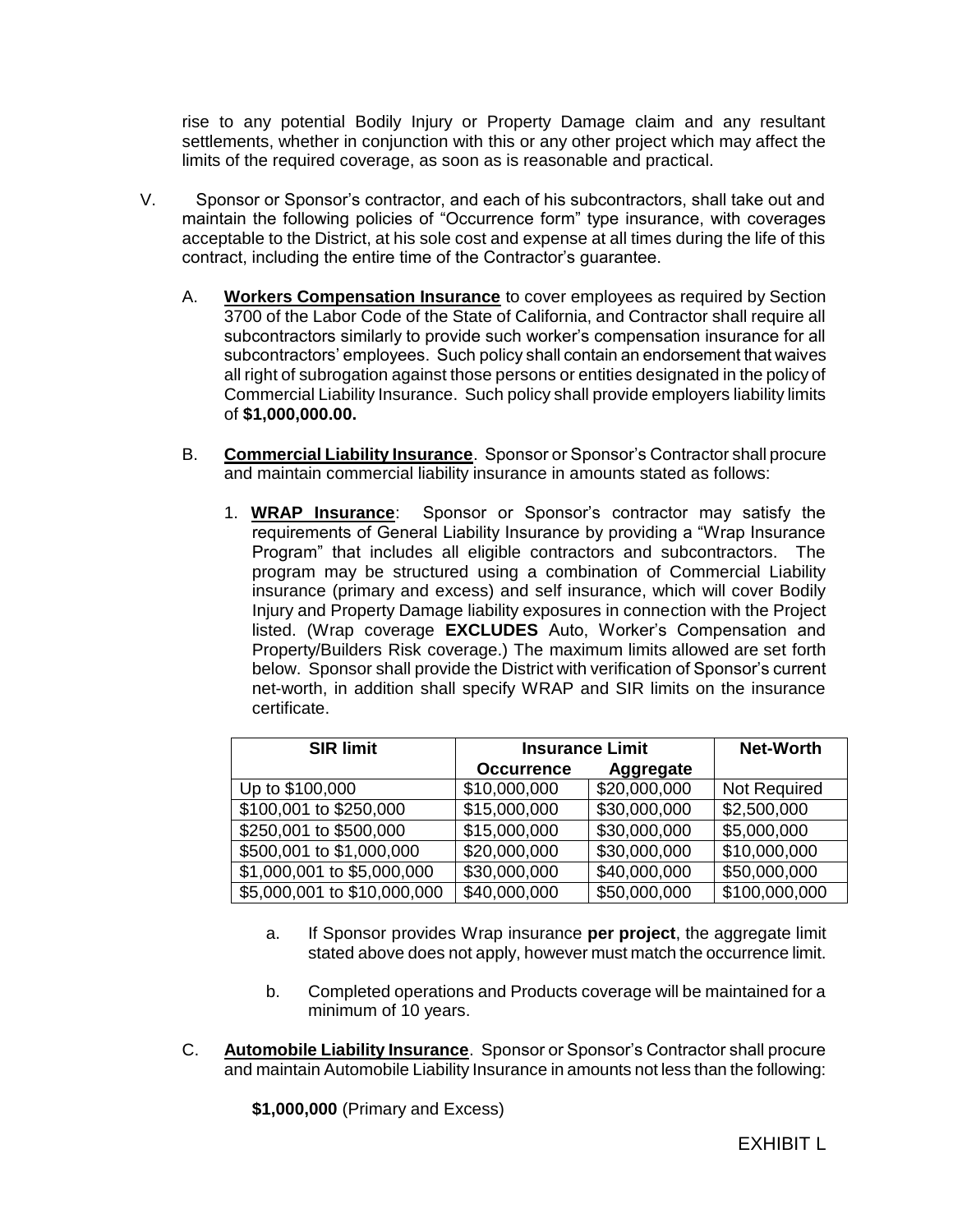D. **Equipment Floater.** Sponsor or Sponsor's Contractor shall maintain or cause to be maintained until the work of this contract is completed an equipment floater to cover all tools, equipment, supplies and materials on the jobsite.

## VI. **EACH such policy shall:**

- A. Be issued by insurance carriers that are:
	- 1. Licensed to transact insurance business in California; and / or
	- 2. Rated no less than **A, Class XI (11)** for Wrap coverage and **A-, Class VIII (8)** for Auto and Worker's Comp by the current A.M. Best Guide
- B. Captive and/or Risk Retention groups are not acceptable unless rated no less than **A, Class XI (11)** for Wrap coverage and **A-, Class VIII (8)** for Auto and Worker's Comp by the current A.M. Best Guide; and
- VII. Non-admitted / Surplus Lines insurance carriers (carriers not license in the State of California), may be acceptable to the District under certain conditions. Non-admitted insurance carriers providing any form of insurance coverage must be:
	- A. Domiciled in the United States; and / or Listed as an approved insurance carrier on the California Department of Insurance L. E. S.L. I. List;
	- B. Rated no less than **A, Class XI (11)** for Wrap coverage and **A-, Class VIII (8)** for Auto and Worker's Comp by the current AM Best Guide; and
	- C. Risk Retention Groups and/or Captive Insurance carriers are NOT acceptable unless they can provide an AM Best rating that meets the District's policy

The District reserves the right to disqualify any **admitted** or non-admitted insured at any time. In the event an insurer does not meet the requirements herein, Contractor shall have **30 calendar days** to submit replacement insurance in conformance with these requirements.

- VIII. **Additional Insured:** Name and list the District as an "Additional Named Insured" by utilizing endorsement from CG20 10 11/85 ed. or its equivalent (CG 2010 10/01ed with the CG 2037 10/01ed. for example) to include completed operation/product coverage. Endorsements to the insurance contracts are required to be submitted with the certificates of insurance.
	- A. WRAP programs may include "Blanket Additional Insured endorsement" to the CGL policy under the WRAP policy provided it also provides the equivalent coverage of the Accord CG 20 10 11/85 endorsement.
- IX. Not to be cancelled reduced in coverage or limits, until thirty (30) days after receipt by the District of a written notice of such cancellation or reduction of coverages or limits as evidenced by receipt of a registered letter.
- X. Show evidence of renewal of an expiring policy in conformance with District Standards.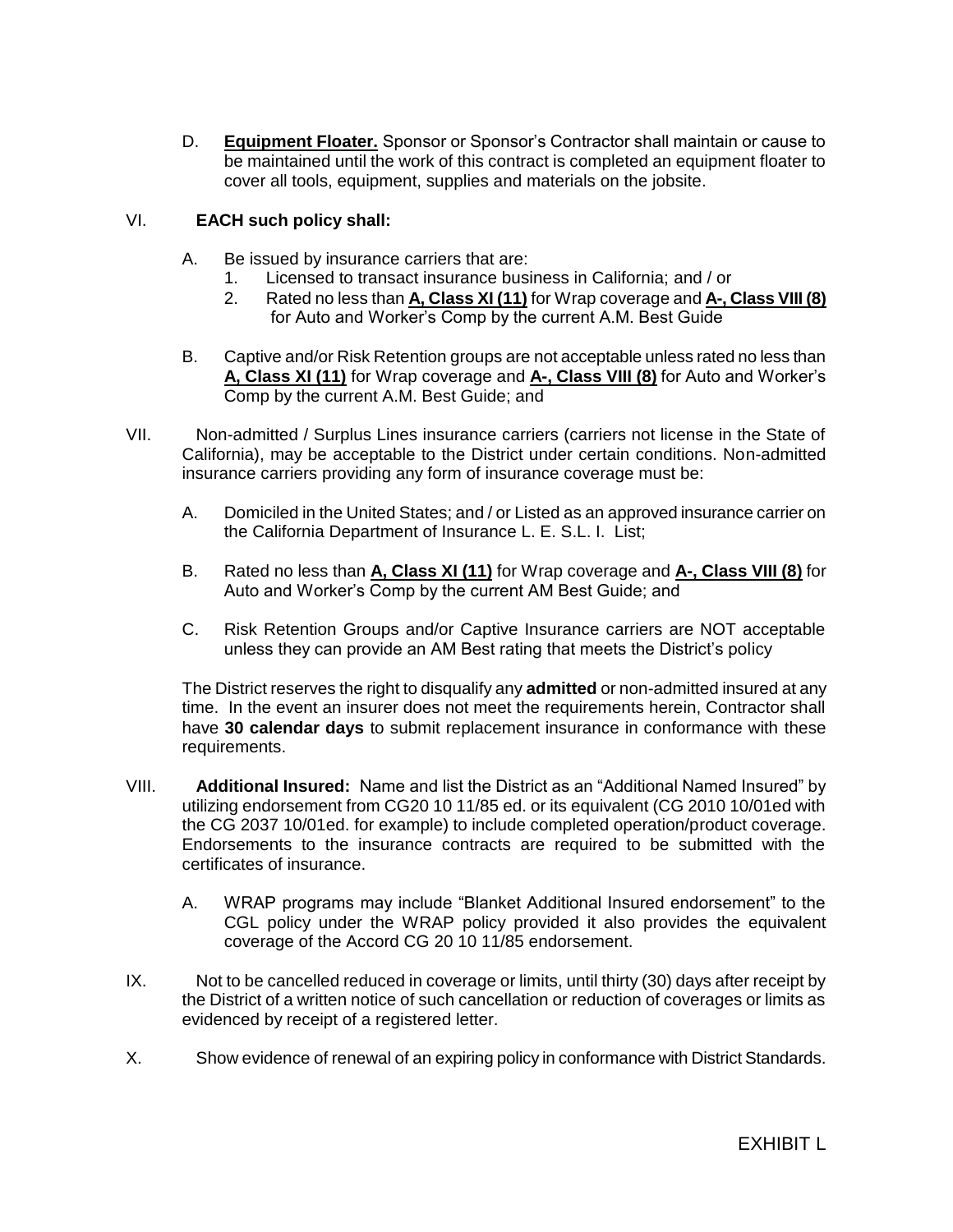## **IF SPONSOR IS UNABLE TO FULFILL THE INSURANCE REQUIREMENTS STIPULATED HEREIN, SPONSOR HAS THE OPTION, WITH THE PRIOR WRITTEN CONSENT OF DISTRICT, TO:**

(a) (i) Cause a financial institution ("Bank") located and doing business in the State of California and acceptable to the District, to issue and deliver to the District an irrevocable standby letter of credit in the sum of One Million Dollars (\$1,000,000.00) ("Letter of Credit"). The Letter of Credit shall be reasonably satisfactory to the District as to form and content. The Letter of Credit shall comply in all respects with District's policy or policies (collectively, "Policy") with respect to Letters of Credit on file at District's finance department, if any. In the event of a conflict between the provisions of this Section and the Policy, the Policy shall control. In the event the Sponsor fails to deliver to the District the Letter of Credit when required by the District, the Sponsor shall be required to provide to District all of the insurance required under this Exhibit L. The Letter of Credit shall provide that District shall have the absolute right to draw on the Letter of Credit upon notice to the Bank that there is a claim against the District under the indemnity set forth in the Agreement, or in the event the District determines that the insurance set forth in this Exhibit L would otherwise be applicable. The District, in its option, may draw all or a portion of the funds represented by the Letter of Credit. In the event the District draws on the Letter of Credit, the District shall deposit such sums in an account established by District and may be used by District to satisfy any obligations of Sponsor. If the Letter of Credit is not renewed within thirty (30) days prior to its expiration date and the requirements for release or termination of the Letter of Credit have not then been met, the full amount of the Letter of Credit may be drawn by the District. The Letter of Credit, or a substitute letter of credit ("Substitute Letter of Credit"), shall be renewed not less than thirty (30) calendar days prior to the expiration of the Letter of Credit or the Substitute Letter of Credit then in effect. If the Letter of Credit or Substitute Letter of Credit is not renewed within thirty (30) days prior to its expiration date and the request for release or termination of the Letter of Credit or Substitute Letter of Credit has not then been met, the full amount of the Letter of Credit or Substitute Letter of Credit may be drawn by District and deposited in an account established by District and may be used as provided in this Section.

(ii) The District shall return the Letter of Credit or the Substitute Letter of Credit to the Sponsor three (3) years after the District has accepted the last facility or improvement to be constructed or installed by Sponsor under the Agreement.

(b) (i) Cause a Bank located and doing business in the State of California and acceptable to the District, to issue and deliver to the District a Certificate of Deposit in the sum of One Million Dollars (\$1,000,000.00) ("Certificate of Deposit"). The Certificate of Deposit shall be reasonably satisfactory to the District as to form and content. The Certificate of Deposit shall comply in all respects with District's policy or policies (collectively, "Policy") with respect to Certificates of Deposit on file at District's finance department, if any. In the event of a conflict between the provisions of this Section and the Policy, the Policy shall control. In the event the Sponsor fails to deliver to the District the Certificate of Deposit when required by the District, the Sponsor shall be required to provide to the District all of the insurance required under this Exhibit L. The Certificate of Deposit shall provide that District shall have the absolute right to draw on the Certificate of Deposit at any time the District determines, in its sole and absolute discretion, there is a claim against the District under the indemnity set forth in the Agreement or in the event the District determines that the insurance set forth in this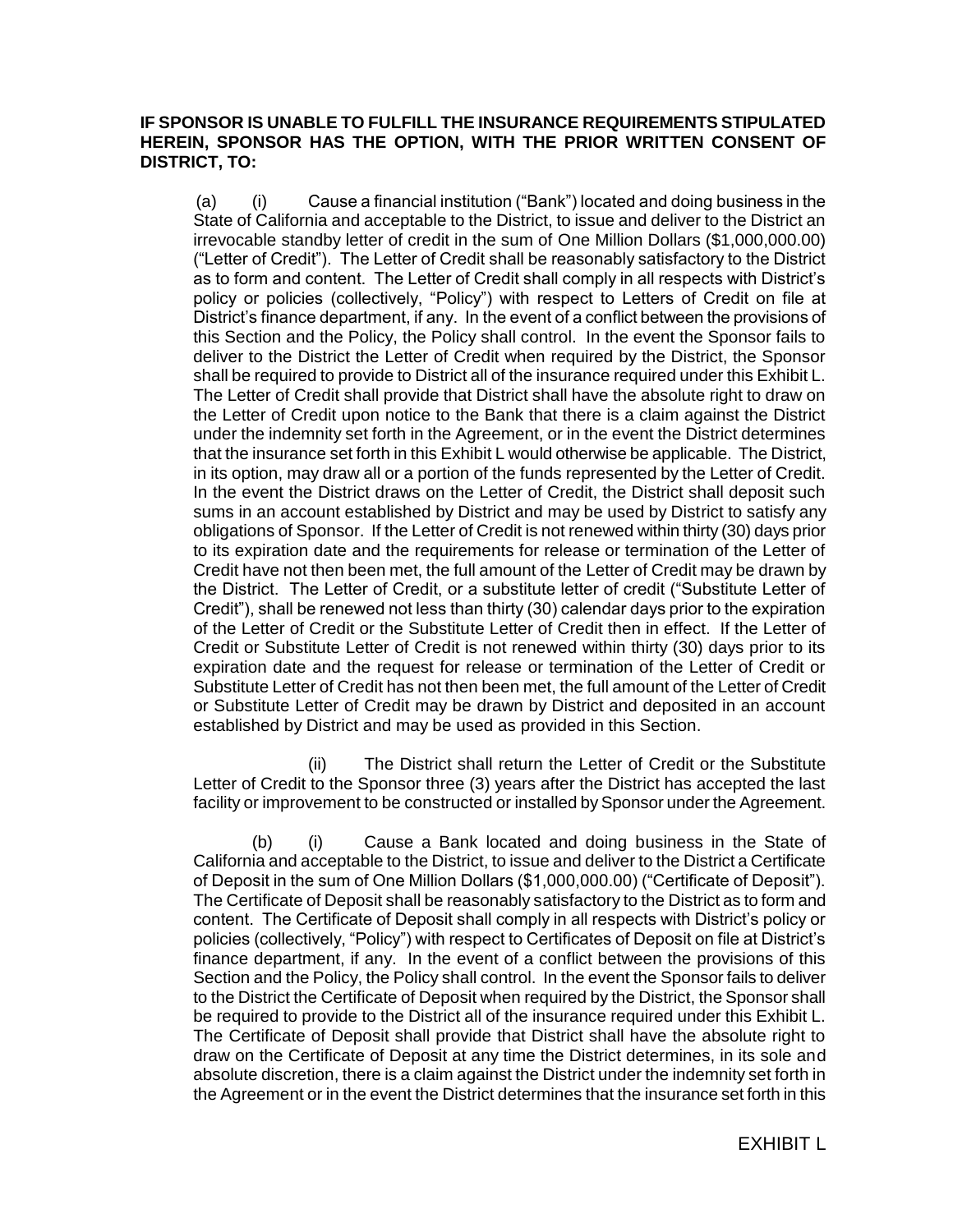Exhibit L would otherwise be applicable. The District, at its option, may draw all or a portion of the funds represented by the Certificate of Deposit. In the event the District draws on the Certificate of Deposit, the District shall deposit such sums in an account established by District and may be used by District to satisfy any obligations of Sponsor. The Certificate of Deposit shall provide that it will automatically renew through such period of time which is three (3) years after the District has accepted the last facility or improvement to be constructed or installed by Sponsor under the Agreement. If the Bank does not allow for automatic renewal, Sponsor shall renew the Certificate of Deposit annually. If the Certificate of Deposit is not renewed within thirty (30) days prior to its expiration date and the requirements for release or termination of the Certificate of Deposit have not then been met, the full amount of the Certificate of Deposit may be drawn by the District. The Certificate of Deposit, or a substitute certificate of deposit ("Substitute Certificate of Deposit"), shall be renewed not less than thirty (30) calendar days prior to the expiration of the Certificate of Deposit or the Substitute Certificate of Deposit then in effect. If the Certificate of Deposit or Substitute Certificate of Deposit is not renewed within thirty (30) days prior to its expiration date and the request for release or termination of the Certificate of Deposit or Substitute Certificate of Deposit has not then been met, the full amount of the Certificate of Deposit or Substitute Certificate of Deposit may be drawn by District and deposited in an account established by District and may be used as provided in this Section.

(ii) The District shall return the Certificate of Deposit or Substitute Certificate of Deposit to the Sponsor three (3) years after the District has accepted the last facility or improvement to be constructed or installed by Sponsor under the Agreement.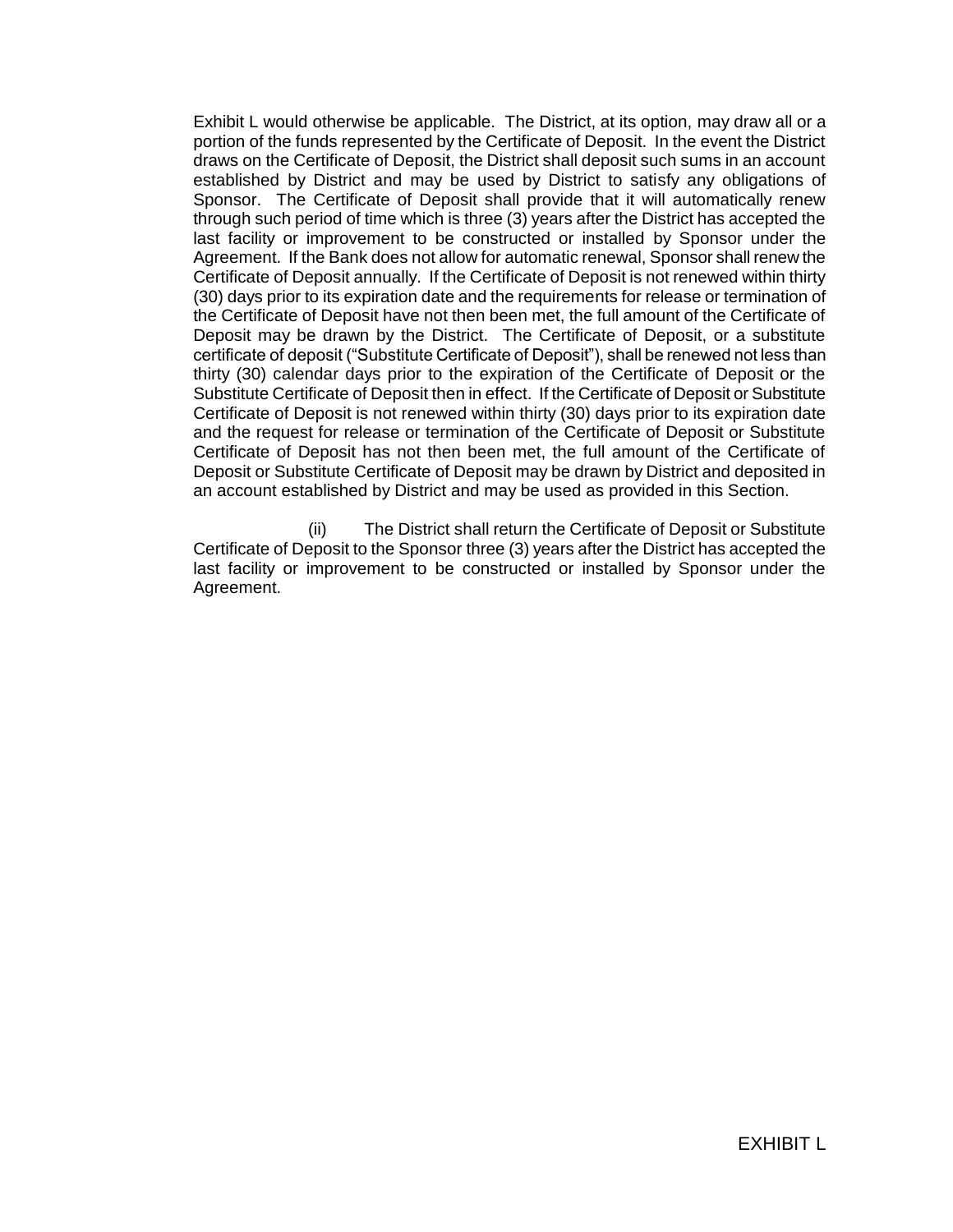## **EXHIBIT O PERFORMANCE AND PAYMENT BONDS** (for CFD Projects)

The performance and payment bonds shall be delivered to the District at the preconstruction conference and must be accepted by the District prior to the start of construction.

The Sponsor (Developer) shall furnish a faithful performance bond and a labor payment bond in an amount equal to 100% of the **contract bid amount of the lowest responsive bidder**. All bonds shall be executed by admitted surety insurers, as defined in Code of Civil Procedure section 995.120**.**

# **Pursuant to Section 995.660(a) of the Code of Civil Procedure, the Sponsor** (**Developer) shall submit the following documents with the performance and payment bonds:**

- (1) The original, or a certified copy, of the unrevoked appointment, power of attorney, bylaws, or other instrument entitling or authorizing the person who executed the bond to do so;
- (2) A certified copy of the certificate of authority of the insurer issued by the State of California's Insurance Commissioner; and
- (3) Copies of the insurer's most recent annual and quarterly statements filed with the Department of Insurance.

As an alternative, Sponsor may submit a dual obligee rider along with the performance and payment bonds to post with the County and/or City, subject to the provisions stated herein and acceptable to the District. The bonds and dual obligee rider shall be submitted in duplicate originals; 1 set to remain with the District.

# **Return of Original Performance and Payment Bonds.**

Once the project is completed and accepted by the District, the Inspector shall issue a Total Completion Report. The District shall process a Notice of Acceptance to the Riverside County Recorder's Office for recordation.

Upon request by the Developer, the bonds shall be returned as follows:

**Performance Bond**: Upon completion of the full warranty period of 12 months, from the recorded Notice of Acceptance date.

**Payment Bond:** 7 months from the recorded Notice of Acceptance date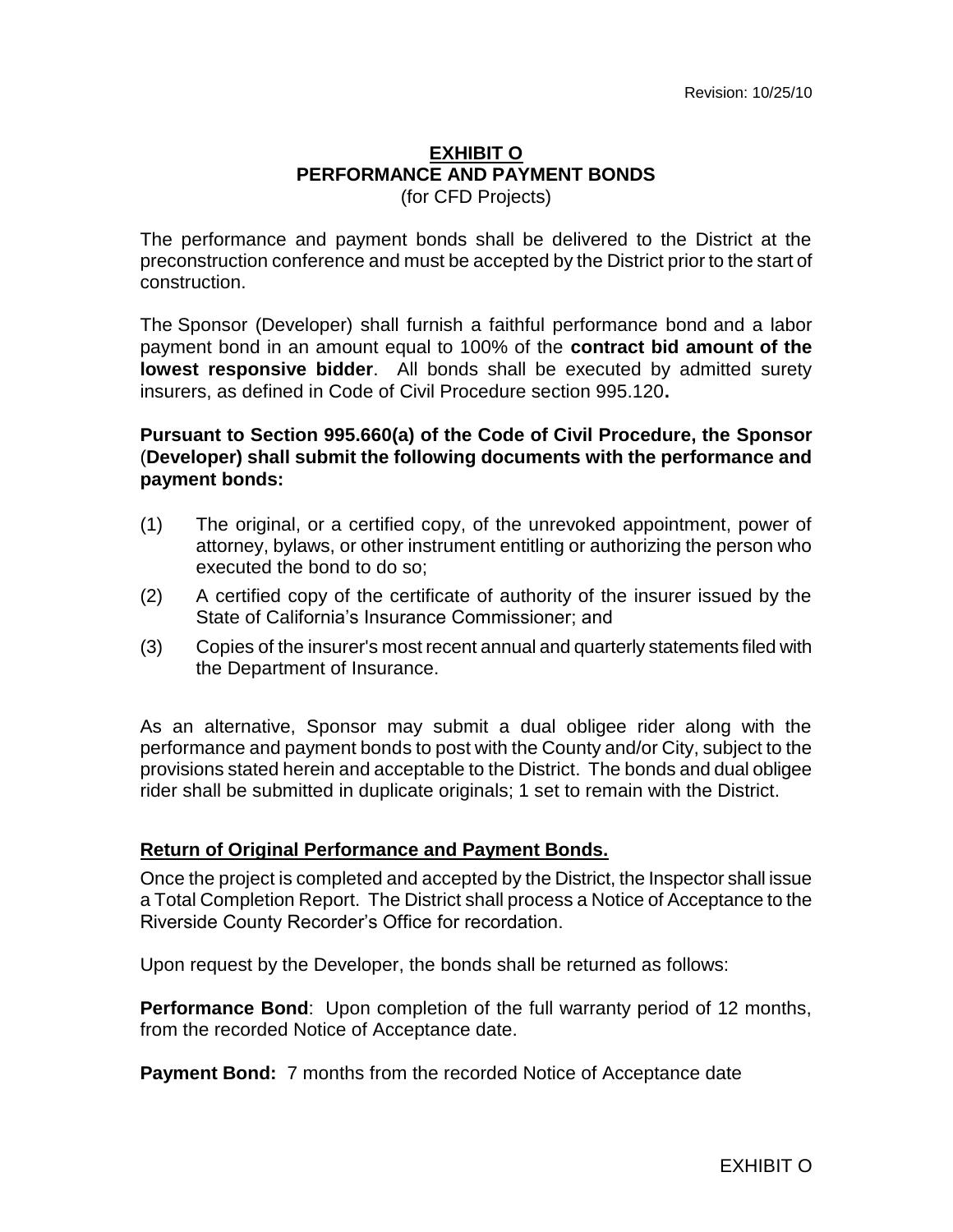| <b>ACORD</b><br><b>CERTIFICATE OF LIABILITY INSURANCE</b><br>DATE (MM/DD/YYYY)<br>Month/Date/Year<br>THIS CERTIFICATE IS ISSUED AS A MATTER OF INFORMATION ONLY<br>AND CONFERS NO RIGHTS UPON THE CERTIFICATE HOLDER. THIS<br><b>Insurnce Agent/Broker Name</b><br>CERTIFICATE DOES NOT AMEND, EXTEND OR ALTER THE COVERAGE<br>Insurnce Agent/Broker Street Address or P.O. Box<br>AFFORDED BY THE POLICIES BELOW.<br>Insurnce Agent/Broker City, State & Zip Code<br><b>Contact &amp; Phone Number</b><br><b>INSURERS AFFORDING COVERAGE</b><br>NAIC#<br>Enter NAIC#<br><b>INSURER A:</b><br>Name of Insurance Company<br>All Carriers must be rated A-VIII or better<br><b>INSURER B:</b><br><b>Developer or Developer's Contractor Name</b><br><b>Street Address or P.O. Box</b><br>Provide Insurance Carrier and AMBEST or NAIC#/<br>City, State & Zip Code<br>must be admitted - to be Verified by EMWD<br><b>COVERAGES:</b><br>THE POLICIES OF INSURANCE LISTED BELOW HAVE BEEN ISSUED TO THE INSURED NAMED ABOVE FOR THE POLICY PERIOD INDICATED, NOTWITHSTANDING<br>ANY REQUIREMENT, TERM OR CONDITION OF ANY CONTRACT OR OTHER DOCUMENT WITH RESPECT TO WHICH THIS CERTIFICATE MAY BE ISSUED OR MAY<br>PERTAIN, THE INSURANCE AFFORDED BY THE POLICIES DESCRIBED HEREIN IS SUBJECT TO ALL THE TERMS, EXCLUSIONS AND CONDITIONS OF SUCH<br>POLICIES. AGGREGATE LIMITS SHOWN MAY HAVE BEEN REDUCED BY PAID CLAIMS<br><b>POLICY EFFECTIVE</b><br>POLICY EXPIRATION<br><b>TYPE OF INSURANCE</b><br><b>POLICY NUMBER</b><br><b>LIMITS</b><br>DATE (MM/DD/YY)<br>DATE (MM/DD/YY)<br><b>GENERAL LIABILITY</b><br>EACH OCCURENCE<br>S<br>1,000,00<br><b>See NOTE #1 &amp; #2</b><br><b>Enter Effective</b><br><b>Enter Expiration</b><br>$\times$ commerical general liability<br>DAMAGE TO RENTED<br>Date<br>Date<br>50,000<br>Enter Policy #<br>PREMISES (Ea occurrence)<br>CLAIMS MADE $\boxtimes$ OCCUR<br><b>Self Insured Retention (SIR)</b><br>MED EXP (Any one person)<br>5,000<br>Must be Occurrence Type<br>greater than \$100,000 is<br>PERSONAL & ADV INJURY<br>S<br>1,000,000<br>acceptable upon verification of<br>S<br><b>GENERAL AGGREGATE</b><br>2,000,000<br>net-worth - If SIR applies,<br>GEN'L AGGREGATE LIMIT APPLIES PER:<br>PRODUCTS - COMP/OP AGG<br>S<br>2 000.000<br>must be noted on certificate<br>$\Box$ POLICY $\boxtimes$ <b>PROJECT</b> $\Box$ LOC<br>Must be PROJECT<br><b>AUTOMOBILE LIABILITY</b><br><b>COMBINED SINGLE LIMIT</b><br>Enter Policy #<br><b>Enter Effective</b><br><b>Enter Expiration</b><br>S<br>1,000,000<br>$\boxtimes$ any auto<br>(Each Occurrence)<br>Date<br>Date<br>ALL OWNED AUTOS<br><b>BODILY INJURY</b><br>(Per person)<br>Must include Policy #<br><b>SCHEDULED AUTOS</b><br><b>Verify dates</b><br>on each peril of<br><b>HIRED AUTOS</b><br>on all perils<br><b>BODILY INJURY</b><br>insurance (GL, Auto,<br>(Per accident)<br>NON-OWNED AUTOS<br>of insurance<br>Worker's Comp,<br>PROPERTY DAMAGE<br><b>Equipment Floater (if</b><br>(Per accident)<br>applicable, Excess)<br><b>Verify limits</b><br><b>GARAGE LIABILITY</b><br>- EA ACCIDENT<br>ANY AUTO<br>EA ACC<br><b>EXCESS/UMBRELLA LIABILITY</b><br><b>EACH OCCURRENCE</b><br><b>SEnter Limit</b><br>See NOTE #4<br><b>Enter Effective</b><br><b>Enter Expiration</b><br>$\boxtimes$ occure $\Box$ claims made<br><b>AGGREGATE</b><br><b>SEnter Limit</b><br>Date<br>Date<br>Enter Policy #<br><b>DEDUCTIBLE</b><br>(if required)<br><b>RETENTION</b><br><b>N</b> WC STATU-<br>TORY LIMITS<br>OTH-<br><b>WORKERS COMPENSATION AND</b><br><b>See NOTE #3</b><br><b>Enter Effective</b><br><b>Enter Expiration</b><br><b>EMPLOYERS' LIABILITY</b><br>ER<br>Date<br>Date<br>ANY PROPRIETOR/PARTNER/EXECU-<br>E.L. EACH ACCIDENT<br>1,000,000<br>Enter Policy#<br>TIVE OFFICER/MEMBER EXCLUDED?<br>E.L. DISEASE - EA EMPLOYEE<br>If yes, describe under<br>S<br>1,000,000<br>SPECIAL PROVISIONS below<br>E.L. DISEASE - POLICY LIMIT<br>S<br>1,000,000<br><b>Equipment: Sponsor and/or</b><br>\$<br>N/A<br>N/A<br><b>N/A</b><br>N/A<br>Contractor solely responsible for<br>tools, equipment & materials<br>"Project Name must be included on certificate<br>DESCRIPTION OF OPERATIONS / LOCATIONS / VEHICLES / EXCLUSIONS ADDED BY ENDORSEMENT / SPECIAL PROVISIONS<br>Include Project Name & Tract Number/PM number (Capplicable) here.<br>EMWD named as additional insured here<br>NOTE #13 EMWD named as additional insured per CG2010 (11/85) OR CG2010 (10/01) WITH CG2037 (10/01).<br>NOTE #2: Per Project Aggregate limits per CG2503 (3/97).<br>NOTE #3: Waiver of Subrogation endorsement to Worker's Compensation in favor of EMWD. Endorsements must be attached.<br>NOTE #4: Excess/Umbrella liability can be used in connection with primary liability insurance to equal amounts required.<br><b>CERTIFICATE HOLDER</b><br><b>CANCELLATION</b><br>30 days<br>SHOULD ANY OF THE ABOVE DESCRIBED POLICIES BE CANCELLED BEFORE THE<br>EASTERN MUNICIPAL WATER DISTRICT<br><b>EXPIRATION DATE THEREOF, THE INSURER AFFORDING COVERAGE WILL ENDEAVOR TO</b><br>Attn: Dev. Services Agreement Section<br>MAIL 30 DAYS WRITTEN NOTICE TO THE CERTIFICATE HOLDER NAMED TO THE LEFT, BUT<br>FAILURE TO DO SO SHALL IMPOSE NO OBLIGATION OR LIABILITY OF ANY KIND UPON THE<br>INSURER, ITS AGENTS OR REPRESENTATIVES.<br><b>AUTHORIZED REPRESENTATIVE</b><br>Must name EMWD<br>Cancellation no longer list a date (30 days)<br>JOB DESCRIPTION SECTION ABOVE: NOTES 1-4 MUST BE STATED AND MUST SPECIFY THE<br><b>APPLICABLE ENDORSEMENT NUMBERS.</b> |                             | H. F. |  |  |  |  |  | LAST UPDATE: 1/13/15 |  |  |  |
|-------------------------------------------------------------------------------------------------------------------------------------------------------------------------------------------------------------------------------------------------------------------------------------------------------------------------------------------------------------------------------------------------------------------------------------------------------------------------------------------------------------------------------------------------------------------------------------------------------------------------------------------------------------------------------------------------------------------------------------------------------------------------------------------------------------------------------------------------------------------------------------------------------------------------------------------------------------------------------------------------------------------------------------------------------------------------------------------------------------------------------------------------------------------------------------------------------------------------------------------------------------------------------------------------------------------------------------------------------------------------------------------------------------------------------------------------------------------------------------------------------------------------------------------------------------------------------------------------------------------------------------------------------------------------------------------------------------------------------------------------------------------------------------------------------------------------------------------------------------------------------------------------------------------------------------------------------------------------------------------------------------------------------------------------------------------------------------------------------------------------------------------------------------------------------------------------------------------------------------------------------------------------------------------------------------------------------------------------------------------------------------------------------------------------------------------------------------------------------------------------------------------------------------------------------------------------------------------------------------------------------------------------------------------------------------------------------------------------------------------------------------------------------------------------------------------------------------------------------------------------------------------------------------------------------------------------------------------------------------------------------------------------------------------------------------------------------------------------------------------------------------------------------------------------------------------------------------------------------------------------------------------------------------------------------------------------------------------------------------------------------------------------------------------------------------------------------------------------------------------------------------------------------------------------------------------------------------------------------------------------------------------------------------------------------------------------------------------------------------------------------------------------------------------------------------------------------------------------------------------------------------------------------------------------------------------------------------------------------------------------------------------------------------------------------------------------------------------------------------------------------------------------------------------------------------------------------------------------------------------------------------------------------------------------------------------------------------------------------------------------------------------------------------------------------------------------------------------------------------------------------------------------------------------------------------------------------------------------------------------------------------------------------------------------------------------------------------------------------------------------------------------------------------------------------------------------------------------------------------------------------------------------------------------------------------------------------------------------------------------------------------------------------------------------------------------------------------------------------------------------------------------------------------------------------------------------------------------------------------------------------------------------------------------------------------------------------------------------------------------------------------------------------------------------------------------------------------------------------------------------------------------------------------------------------------------------------------|-----------------------------|-------|--|--|--|--|--|----------------------|--|--|--|
|                                                                                                                                                                                                                                                                                                                                                                                                                                                                                                                                                                                                                                                                                                                                                                                                                                                                                                                                                                                                                                                                                                                                                                                                                                                                                                                                                                                                                                                                                                                                                                                                                                                                                                                                                                                                                                                                                                                                                                                                                                                                                                                                                                                                                                                                                                                                                                                                                                                                                                                                                                                                                                                                                                                                                                                                                                                                                                                                                                                                                                                                                                                                                                                                                                                                                                                                                                                                                                                                                                                                                                                                                                                                                                                                                                                                                                                                                                                                                                                                                                                                                                                                                                                                                                                                                                                                                                                                                                                                                                                                                                                                                                                                                                                                                                                                                                                                                                                                                                                                                                                                                                                                                                                                                                                                                                                                                                                                                                                                                                                                                                                     |                             |       |  |  |  |  |  |                      |  |  |  |
|                                                                                                                                                                                                                                                                                                                                                                                                                                                                                                                                                                                                                                                                                                                                                                                                                                                                                                                                                                                                                                                                                                                                                                                                                                                                                                                                                                                                                                                                                                                                                                                                                                                                                                                                                                                                                                                                                                                                                                                                                                                                                                                                                                                                                                                                                                                                                                                                                                                                                                                                                                                                                                                                                                                                                                                                                                                                                                                                                                                                                                                                                                                                                                                                                                                                                                                                                                                                                                                                                                                                                                                                                                                                                                                                                                                                                                                                                                                                                                                                                                                                                                                                                                                                                                                                                                                                                                                                                                                                                                                                                                                                                                                                                                                                                                                                                                                                                                                                                                                                                                                                                                                                                                                                                                                                                                                                                                                                                                                                                                                                                                                     | <b>PRODUCER</b>             |       |  |  |  |  |  |                      |  |  |  |
|                                                                                                                                                                                                                                                                                                                                                                                                                                                                                                                                                                                                                                                                                                                                                                                                                                                                                                                                                                                                                                                                                                                                                                                                                                                                                                                                                                                                                                                                                                                                                                                                                                                                                                                                                                                                                                                                                                                                                                                                                                                                                                                                                                                                                                                                                                                                                                                                                                                                                                                                                                                                                                                                                                                                                                                                                                                                                                                                                                                                                                                                                                                                                                                                                                                                                                                                                                                                                                                                                                                                                                                                                                                                                                                                                                                                                                                                                                                                                                                                                                                                                                                                                                                                                                                                                                                                                                                                                                                                                                                                                                                                                                                                                                                                                                                                                                                                                                                                                                                                                                                                                                                                                                                                                                                                                                                                                                                                                                                                                                                                                                                     |                             |       |  |  |  |  |  |                      |  |  |  |
|                                                                                                                                                                                                                                                                                                                                                                                                                                                                                                                                                                                                                                                                                                                                                                                                                                                                                                                                                                                                                                                                                                                                                                                                                                                                                                                                                                                                                                                                                                                                                                                                                                                                                                                                                                                                                                                                                                                                                                                                                                                                                                                                                                                                                                                                                                                                                                                                                                                                                                                                                                                                                                                                                                                                                                                                                                                                                                                                                                                                                                                                                                                                                                                                                                                                                                                                                                                                                                                                                                                                                                                                                                                                                                                                                                                                                                                                                                                                                                                                                                                                                                                                                                                                                                                                                                                                                                                                                                                                                                                                                                                                                                                                                                                                                                                                                                                                                                                                                                                                                                                                                                                                                                                                                                                                                                                                                                                                                                                                                                                                                                                     | <b>INSURED</b>              |       |  |  |  |  |  |                      |  |  |  |
|                                                                                                                                                                                                                                                                                                                                                                                                                                                                                                                                                                                                                                                                                                                                                                                                                                                                                                                                                                                                                                                                                                                                                                                                                                                                                                                                                                                                                                                                                                                                                                                                                                                                                                                                                                                                                                                                                                                                                                                                                                                                                                                                                                                                                                                                                                                                                                                                                                                                                                                                                                                                                                                                                                                                                                                                                                                                                                                                                                                                                                                                                                                                                                                                                                                                                                                                                                                                                                                                                                                                                                                                                                                                                                                                                                                                                                                                                                                                                                                                                                                                                                                                                                                                                                                                                                                                                                                                                                                                                                                                                                                                                                                                                                                                                                                                                                                                                                                                                                                                                                                                                                                                                                                                                                                                                                                                                                                                                                                                                                                                                                                     |                             |       |  |  |  |  |  |                      |  |  |  |
|                                                                                                                                                                                                                                                                                                                                                                                                                                                                                                                                                                                                                                                                                                                                                                                                                                                                                                                                                                                                                                                                                                                                                                                                                                                                                                                                                                                                                                                                                                                                                                                                                                                                                                                                                                                                                                                                                                                                                                                                                                                                                                                                                                                                                                                                                                                                                                                                                                                                                                                                                                                                                                                                                                                                                                                                                                                                                                                                                                                                                                                                                                                                                                                                                                                                                                                                                                                                                                                                                                                                                                                                                                                                                                                                                                                                                                                                                                                                                                                                                                                                                                                                                                                                                                                                                                                                                                                                                                                                                                                                                                                                                                                                                                                                                                                                                                                                                                                                                                                                                                                                                                                                                                                                                                                                                                                                                                                                                                                                                                                                                                                     |                             |       |  |  |  |  |  |                      |  |  |  |
|                                                                                                                                                                                                                                                                                                                                                                                                                                                                                                                                                                                                                                                                                                                                                                                                                                                                                                                                                                                                                                                                                                                                                                                                                                                                                                                                                                                                                                                                                                                                                                                                                                                                                                                                                                                                                                                                                                                                                                                                                                                                                                                                                                                                                                                                                                                                                                                                                                                                                                                                                                                                                                                                                                                                                                                                                                                                                                                                                                                                                                                                                                                                                                                                                                                                                                                                                                                                                                                                                                                                                                                                                                                                                                                                                                                                                                                                                                                                                                                                                                                                                                                                                                                                                                                                                                                                                                                                                                                                                                                                                                                                                                                                                                                                                                                                                                                                                                                                                                                                                                                                                                                                                                                                                                                                                                                                                                                                                                                                                                                                                                                     |                             |       |  |  |  |  |  |                      |  |  |  |
|                                                                                                                                                                                                                                                                                                                                                                                                                                                                                                                                                                                                                                                                                                                                                                                                                                                                                                                                                                                                                                                                                                                                                                                                                                                                                                                                                                                                                                                                                                                                                                                                                                                                                                                                                                                                                                                                                                                                                                                                                                                                                                                                                                                                                                                                                                                                                                                                                                                                                                                                                                                                                                                                                                                                                                                                                                                                                                                                                                                                                                                                                                                                                                                                                                                                                                                                                                                                                                                                                                                                                                                                                                                                                                                                                                                                                                                                                                                                                                                                                                                                                                                                                                                                                                                                                                                                                                                                                                                                                                                                                                                                                                                                                                                                                                                                                                                                                                                                                                                                                                                                                                                                                                                                                                                                                                                                                                                                                                                                                                                                                                                     |                             |       |  |  |  |  |  |                      |  |  |  |
|                                                                                                                                                                                                                                                                                                                                                                                                                                                                                                                                                                                                                                                                                                                                                                                                                                                                                                                                                                                                                                                                                                                                                                                                                                                                                                                                                                                                                                                                                                                                                                                                                                                                                                                                                                                                                                                                                                                                                                                                                                                                                                                                                                                                                                                                                                                                                                                                                                                                                                                                                                                                                                                                                                                                                                                                                                                                                                                                                                                                                                                                                                                                                                                                                                                                                                                                                                                                                                                                                                                                                                                                                                                                                                                                                                                                                                                                                                                                                                                                                                                                                                                                                                                                                                                                                                                                                                                                                                                                                                                                                                                                                                                                                                                                                                                                                                                                                                                                                                                                                                                                                                                                                                                                                                                                                                                                                                                                                                                                                                                                                                                     | INSR ADD'L<br>LTR.<br>INSRD |       |  |  |  |  |  |                      |  |  |  |
|                                                                                                                                                                                                                                                                                                                                                                                                                                                                                                                                                                                                                                                                                                                                                                                                                                                                                                                                                                                                                                                                                                                                                                                                                                                                                                                                                                                                                                                                                                                                                                                                                                                                                                                                                                                                                                                                                                                                                                                                                                                                                                                                                                                                                                                                                                                                                                                                                                                                                                                                                                                                                                                                                                                                                                                                                                                                                                                                                                                                                                                                                                                                                                                                                                                                                                                                                                                                                                                                                                                                                                                                                                                                                                                                                                                                                                                                                                                                                                                                                                                                                                                                                                                                                                                                                                                                                                                                                                                                                                                                                                                                                                                                                                                                                                                                                                                                                                                                                                                                                                                                                                                                                                                                                                                                                                                                                                                                                                                                                                                                                                                     | $\boxtimes$                 |       |  |  |  |  |  |                      |  |  |  |
|                                                                                                                                                                                                                                                                                                                                                                                                                                                                                                                                                                                                                                                                                                                                                                                                                                                                                                                                                                                                                                                                                                                                                                                                                                                                                                                                                                                                                                                                                                                                                                                                                                                                                                                                                                                                                                                                                                                                                                                                                                                                                                                                                                                                                                                                                                                                                                                                                                                                                                                                                                                                                                                                                                                                                                                                                                                                                                                                                                                                                                                                                                                                                                                                                                                                                                                                                                                                                                                                                                                                                                                                                                                                                                                                                                                                                                                                                                                                                                                                                                                                                                                                                                                                                                                                                                                                                                                                                                                                                                                                                                                                                                                                                                                                                                                                                                                                                                                                                                                                                                                                                                                                                                                                                                                                                                                                                                                                                                                                                                                                                                                     |                             |       |  |  |  |  |  |                      |  |  |  |
|                                                                                                                                                                                                                                                                                                                                                                                                                                                                                                                                                                                                                                                                                                                                                                                                                                                                                                                                                                                                                                                                                                                                                                                                                                                                                                                                                                                                                                                                                                                                                                                                                                                                                                                                                                                                                                                                                                                                                                                                                                                                                                                                                                                                                                                                                                                                                                                                                                                                                                                                                                                                                                                                                                                                                                                                                                                                                                                                                                                                                                                                                                                                                                                                                                                                                                                                                                                                                                                                                                                                                                                                                                                                                                                                                                                                                                                                                                                                                                                                                                                                                                                                                                                                                                                                                                                                                                                                                                                                                                                                                                                                                                                                                                                                                                                                                                                                                                                                                                                                                                                                                                                                                                                                                                                                                                                                                                                                                                                                                                                                                                                     |                             |       |  |  |  |  |  |                      |  |  |  |
|                                                                                                                                                                                                                                                                                                                                                                                                                                                                                                                                                                                                                                                                                                                                                                                                                                                                                                                                                                                                                                                                                                                                                                                                                                                                                                                                                                                                                                                                                                                                                                                                                                                                                                                                                                                                                                                                                                                                                                                                                                                                                                                                                                                                                                                                                                                                                                                                                                                                                                                                                                                                                                                                                                                                                                                                                                                                                                                                                                                                                                                                                                                                                                                                                                                                                                                                                                                                                                                                                                                                                                                                                                                                                                                                                                                                                                                                                                                                                                                                                                                                                                                                                                                                                                                                                                                                                                                                                                                                                                                                                                                                                                                                                                                                                                                                                                                                                                                                                                                                                                                                                                                                                                                                                                                                                                                                                                                                                                                                                                                                                                                     |                             |       |  |  |  |  |  |                      |  |  |  |
|                                                                                                                                                                                                                                                                                                                                                                                                                                                                                                                                                                                                                                                                                                                                                                                                                                                                                                                                                                                                                                                                                                                                                                                                                                                                                                                                                                                                                                                                                                                                                                                                                                                                                                                                                                                                                                                                                                                                                                                                                                                                                                                                                                                                                                                                                                                                                                                                                                                                                                                                                                                                                                                                                                                                                                                                                                                                                                                                                                                                                                                                                                                                                                                                                                                                                                                                                                                                                                                                                                                                                                                                                                                                                                                                                                                                                                                                                                                                                                                                                                                                                                                                                                                                                                                                                                                                                                                                                                                                                                                                                                                                                                                                                                                                                                                                                                                                                                                                                                                                                                                                                                                                                                                                                                                                                                                                                                                                                                                                                                                                                                                     |                             |       |  |  |  |  |  |                      |  |  |  |
|                                                                                                                                                                                                                                                                                                                                                                                                                                                                                                                                                                                                                                                                                                                                                                                                                                                                                                                                                                                                                                                                                                                                                                                                                                                                                                                                                                                                                                                                                                                                                                                                                                                                                                                                                                                                                                                                                                                                                                                                                                                                                                                                                                                                                                                                                                                                                                                                                                                                                                                                                                                                                                                                                                                                                                                                                                                                                                                                                                                                                                                                                                                                                                                                                                                                                                                                                                                                                                                                                                                                                                                                                                                                                                                                                                                                                                                                                                                                                                                                                                                                                                                                                                                                                                                                                                                                                                                                                                                                                                                                                                                                                                                                                                                                                                                                                                                                                                                                                                                                                                                                                                                                                                                                                                                                                                                                                                                                                                                                                                                                                                                     |                             |       |  |  |  |  |  |                      |  |  |  |
|                                                                                                                                                                                                                                                                                                                                                                                                                                                                                                                                                                                                                                                                                                                                                                                                                                                                                                                                                                                                                                                                                                                                                                                                                                                                                                                                                                                                                                                                                                                                                                                                                                                                                                                                                                                                                                                                                                                                                                                                                                                                                                                                                                                                                                                                                                                                                                                                                                                                                                                                                                                                                                                                                                                                                                                                                                                                                                                                                                                                                                                                                                                                                                                                                                                                                                                                                                                                                                                                                                                                                                                                                                                                                                                                                                                                                                                                                                                                                                                                                                                                                                                                                                                                                                                                                                                                                                                                                                                                                                                                                                                                                                                                                                                                                                                                                                                                                                                                                                                                                                                                                                                                                                                                                                                                                                                                                                                                                                                                                                                                                                                     |                             |       |  |  |  |  |  |                      |  |  |  |
|                                                                                                                                                                                                                                                                                                                                                                                                                                                                                                                                                                                                                                                                                                                                                                                                                                                                                                                                                                                                                                                                                                                                                                                                                                                                                                                                                                                                                                                                                                                                                                                                                                                                                                                                                                                                                                                                                                                                                                                                                                                                                                                                                                                                                                                                                                                                                                                                                                                                                                                                                                                                                                                                                                                                                                                                                                                                                                                                                                                                                                                                                                                                                                                                                                                                                                                                                                                                                                                                                                                                                                                                                                                                                                                                                                                                                                                                                                                                                                                                                                                                                                                                                                                                                                                                                                                                                                                                                                                                                                                                                                                                                                                                                                                                                                                                                                                                                                                                                                                                                                                                                                                                                                                                                                                                                                                                                                                                                                                                                                                                                                                     |                             |       |  |  |  |  |  |                      |  |  |  |
|                                                                                                                                                                                                                                                                                                                                                                                                                                                                                                                                                                                                                                                                                                                                                                                                                                                                                                                                                                                                                                                                                                                                                                                                                                                                                                                                                                                                                                                                                                                                                                                                                                                                                                                                                                                                                                                                                                                                                                                                                                                                                                                                                                                                                                                                                                                                                                                                                                                                                                                                                                                                                                                                                                                                                                                                                                                                                                                                                                                                                                                                                                                                                                                                                                                                                                                                                                                                                                                                                                                                                                                                                                                                                                                                                                                                                                                                                                                                                                                                                                                                                                                                                                                                                                                                                                                                                                                                                                                                                                                                                                                                                                                                                                                                                                                                                                                                                                                                                                                                                                                                                                                                                                                                                                                                                                                                                                                                                                                                                                                                                                                     |                             |       |  |  |  |  |  |                      |  |  |  |
|                                                                                                                                                                                                                                                                                                                                                                                                                                                                                                                                                                                                                                                                                                                                                                                                                                                                                                                                                                                                                                                                                                                                                                                                                                                                                                                                                                                                                                                                                                                                                                                                                                                                                                                                                                                                                                                                                                                                                                                                                                                                                                                                                                                                                                                                                                                                                                                                                                                                                                                                                                                                                                                                                                                                                                                                                                                                                                                                                                                                                                                                                                                                                                                                                                                                                                                                                                                                                                                                                                                                                                                                                                                                                                                                                                                                                                                                                                                                                                                                                                                                                                                                                                                                                                                                                                                                                                                                                                                                                                                                                                                                                                                                                                                                                                                                                                                                                                                                                                                                                                                                                                                                                                                                                                                                                                                                                                                                                                                                                                                                                                                     |                             |       |  |  |  |  |  |                      |  |  |  |
|                                                                                                                                                                                                                                                                                                                                                                                                                                                                                                                                                                                                                                                                                                                                                                                                                                                                                                                                                                                                                                                                                                                                                                                                                                                                                                                                                                                                                                                                                                                                                                                                                                                                                                                                                                                                                                                                                                                                                                                                                                                                                                                                                                                                                                                                                                                                                                                                                                                                                                                                                                                                                                                                                                                                                                                                                                                                                                                                                                                                                                                                                                                                                                                                                                                                                                                                                                                                                                                                                                                                                                                                                                                                                                                                                                                                                                                                                                                                                                                                                                                                                                                                                                                                                                                                                                                                                                                                                                                                                                                                                                                                                                                                                                                                                                                                                                                                                                                                                                                                                                                                                                                                                                                                                                                                                                                                                                                                                                                                                                                                                                                     |                             |       |  |  |  |  |  |                      |  |  |  |
|                                                                                                                                                                                                                                                                                                                                                                                                                                                                                                                                                                                                                                                                                                                                                                                                                                                                                                                                                                                                                                                                                                                                                                                                                                                                                                                                                                                                                                                                                                                                                                                                                                                                                                                                                                                                                                                                                                                                                                                                                                                                                                                                                                                                                                                                                                                                                                                                                                                                                                                                                                                                                                                                                                                                                                                                                                                                                                                                                                                                                                                                                                                                                                                                                                                                                                                                                                                                                                                                                                                                                                                                                                                                                                                                                                                                                                                                                                                                                                                                                                                                                                                                                                                                                                                                                                                                                                                                                                                                                                                                                                                                                                                                                                                                                                                                                                                                                                                                                                                                                                                                                                                                                                                                                                                                                                                                                                                                                                                                                                                                                                                     |                             |       |  |  |  |  |  |                      |  |  |  |
|                                                                                                                                                                                                                                                                                                                                                                                                                                                                                                                                                                                                                                                                                                                                                                                                                                                                                                                                                                                                                                                                                                                                                                                                                                                                                                                                                                                                                                                                                                                                                                                                                                                                                                                                                                                                                                                                                                                                                                                                                                                                                                                                                                                                                                                                                                                                                                                                                                                                                                                                                                                                                                                                                                                                                                                                                                                                                                                                                                                                                                                                                                                                                                                                                                                                                                                                                                                                                                                                                                                                                                                                                                                                                                                                                                                                                                                                                                                                                                                                                                                                                                                                                                                                                                                                                                                                                                                                                                                                                                                                                                                                                                                                                                                                                                                                                                                                                                                                                                                                                                                                                                                                                                                                                                                                                                                                                                                                                                                                                                                                                                                     |                             |       |  |  |  |  |  |                      |  |  |  |
|                                                                                                                                                                                                                                                                                                                                                                                                                                                                                                                                                                                                                                                                                                                                                                                                                                                                                                                                                                                                                                                                                                                                                                                                                                                                                                                                                                                                                                                                                                                                                                                                                                                                                                                                                                                                                                                                                                                                                                                                                                                                                                                                                                                                                                                                                                                                                                                                                                                                                                                                                                                                                                                                                                                                                                                                                                                                                                                                                                                                                                                                                                                                                                                                                                                                                                                                                                                                                                                                                                                                                                                                                                                                                                                                                                                                                                                                                                                                                                                                                                                                                                                                                                                                                                                                                                                                                                                                                                                                                                                                                                                                                                                                                                                                                                                                                                                                                                                                                                                                                                                                                                                                                                                                                                                                                                                                                                                                                                                                                                                                                                                     |                             |       |  |  |  |  |  |                      |  |  |  |
|                                                                                                                                                                                                                                                                                                                                                                                                                                                                                                                                                                                                                                                                                                                                                                                                                                                                                                                                                                                                                                                                                                                                                                                                                                                                                                                                                                                                                                                                                                                                                                                                                                                                                                                                                                                                                                                                                                                                                                                                                                                                                                                                                                                                                                                                                                                                                                                                                                                                                                                                                                                                                                                                                                                                                                                                                                                                                                                                                                                                                                                                                                                                                                                                                                                                                                                                                                                                                                                                                                                                                                                                                                                                                                                                                                                                                                                                                                                                                                                                                                                                                                                                                                                                                                                                                                                                                                                                                                                                                                                                                                                                                                                                                                                                                                                                                                                                                                                                                                                                                                                                                                                                                                                                                                                                                                                                                                                                                                                                                                                                                                                     |                             |       |  |  |  |  |  |                      |  |  |  |
|                                                                                                                                                                                                                                                                                                                                                                                                                                                                                                                                                                                                                                                                                                                                                                                                                                                                                                                                                                                                                                                                                                                                                                                                                                                                                                                                                                                                                                                                                                                                                                                                                                                                                                                                                                                                                                                                                                                                                                                                                                                                                                                                                                                                                                                                                                                                                                                                                                                                                                                                                                                                                                                                                                                                                                                                                                                                                                                                                                                                                                                                                                                                                                                                                                                                                                                                                                                                                                                                                                                                                                                                                                                                                                                                                                                                                                                                                                                                                                                                                                                                                                                                                                                                                                                                                                                                                                                                                                                                                                                                                                                                                                                                                                                                                                                                                                                                                                                                                                                                                                                                                                                                                                                                                                                                                                                                                                                                                                                                                                                                                                                     |                             |       |  |  |  |  |  |                      |  |  |  |
|                                                                                                                                                                                                                                                                                                                                                                                                                                                                                                                                                                                                                                                                                                                                                                                                                                                                                                                                                                                                                                                                                                                                                                                                                                                                                                                                                                                                                                                                                                                                                                                                                                                                                                                                                                                                                                                                                                                                                                                                                                                                                                                                                                                                                                                                                                                                                                                                                                                                                                                                                                                                                                                                                                                                                                                                                                                                                                                                                                                                                                                                                                                                                                                                                                                                                                                                                                                                                                                                                                                                                                                                                                                                                                                                                                                                                                                                                                                                                                                                                                                                                                                                                                                                                                                                                                                                                                                                                                                                                                                                                                                                                                                                                                                                                                                                                                                                                                                                                                                                                                                                                                                                                                                                                                                                                                                                                                                                                                                                                                                                                                                     |                             |       |  |  |  |  |  |                      |  |  |  |
|                                                                                                                                                                                                                                                                                                                                                                                                                                                                                                                                                                                                                                                                                                                                                                                                                                                                                                                                                                                                                                                                                                                                                                                                                                                                                                                                                                                                                                                                                                                                                                                                                                                                                                                                                                                                                                                                                                                                                                                                                                                                                                                                                                                                                                                                                                                                                                                                                                                                                                                                                                                                                                                                                                                                                                                                                                                                                                                                                                                                                                                                                                                                                                                                                                                                                                                                                                                                                                                                                                                                                                                                                                                                                                                                                                                                                                                                                                                                                                                                                                                                                                                                                                                                                                                                                                                                                                                                                                                                                                                                                                                                                                                                                                                                                                                                                                                                                                                                                                                                                                                                                                                                                                                                                                                                                                                                                                                                                                                                                                                                                                                     |                             |       |  |  |  |  |  |                      |  |  |  |
|                                                                                                                                                                                                                                                                                                                                                                                                                                                                                                                                                                                                                                                                                                                                                                                                                                                                                                                                                                                                                                                                                                                                                                                                                                                                                                                                                                                                                                                                                                                                                                                                                                                                                                                                                                                                                                                                                                                                                                                                                                                                                                                                                                                                                                                                                                                                                                                                                                                                                                                                                                                                                                                                                                                                                                                                                                                                                                                                                                                                                                                                                                                                                                                                                                                                                                                                                                                                                                                                                                                                                                                                                                                                                                                                                                                                                                                                                                                                                                                                                                                                                                                                                                                                                                                                                                                                                                                                                                                                                                                                                                                                                                                                                                                                                                                                                                                                                                                                                                                                                                                                                                                                                                                                                                                                                                                                                                                                                                                                                                                                                                                     |                             |       |  |  |  |  |  |                      |  |  |  |
|                                                                                                                                                                                                                                                                                                                                                                                                                                                                                                                                                                                                                                                                                                                                                                                                                                                                                                                                                                                                                                                                                                                                                                                                                                                                                                                                                                                                                                                                                                                                                                                                                                                                                                                                                                                                                                                                                                                                                                                                                                                                                                                                                                                                                                                                                                                                                                                                                                                                                                                                                                                                                                                                                                                                                                                                                                                                                                                                                                                                                                                                                                                                                                                                                                                                                                                                                                                                                                                                                                                                                                                                                                                                                                                                                                                                                                                                                                                                                                                                                                                                                                                                                                                                                                                                                                                                                                                                                                                                                                                                                                                                                                                                                                                                                                                                                                                                                                                                                                                                                                                                                                                                                                                                                                                                                                                                                                                                                                                                                                                                                                                     |                             |       |  |  |  |  |  |                      |  |  |  |
|                                                                                                                                                                                                                                                                                                                                                                                                                                                                                                                                                                                                                                                                                                                                                                                                                                                                                                                                                                                                                                                                                                                                                                                                                                                                                                                                                                                                                                                                                                                                                                                                                                                                                                                                                                                                                                                                                                                                                                                                                                                                                                                                                                                                                                                                                                                                                                                                                                                                                                                                                                                                                                                                                                                                                                                                                                                                                                                                                                                                                                                                                                                                                                                                                                                                                                                                                                                                                                                                                                                                                                                                                                                                                                                                                                                                                                                                                                                                                                                                                                                                                                                                                                                                                                                                                                                                                                                                                                                                                                                                                                                                                                                                                                                                                                                                                                                                                                                                                                                                                                                                                                                                                                                                                                                                                                                                                                                                                                                                                                                                                                                     |                             |       |  |  |  |  |  |                      |  |  |  |
|                                                                                                                                                                                                                                                                                                                                                                                                                                                                                                                                                                                                                                                                                                                                                                                                                                                                                                                                                                                                                                                                                                                                                                                                                                                                                                                                                                                                                                                                                                                                                                                                                                                                                                                                                                                                                                                                                                                                                                                                                                                                                                                                                                                                                                                                                                                                                                                                                                                                                                                                                                                                                                                                                                                                                                                                                                                                                                                                                                                                                                                                                                                                                                                                                                                                                                                                                                                                                                                                                                                                                                                                                                                                                                                                                                                                                                                                                                                                                                                                                                                                                                                                                                                                                                                                                                                                                                                                                                                                                                                                                                                                                                                                                                                                                                                                                                                                                                                                                                                                                                                                                                                                                                                                                                                                                                                                                                                                                                                                                                                                                                                     |                             |       |  |  |  |  |  |                      |  |  |  |
|                                                                                                                                                                                                                                                                                                                                                                                                                                                                                                                                                                                                                                                                                                                                                                                                                                                                                                                                                                                                                                                                                                                                                                                                                                                                                                                                                                                                                                                                                                                                                                                                                                                                                                                                                                                                                                                                                                                                                                                                                                                                                                                                                                                                                                                                                                                                                                                                                                                                                                                                                                                                                                                                                                                                                                                                                                                                                                                                                                                                                                                                                                                                                                                                                                                                                                                                                                                                                                                                                                                                                                                                                                                                                                                                                                                                                                                                                                                                                                                                                                                                                                                                                                                                                                                                                                                                                                                                                                                                                                                                                                                                                                                                                                                                                                                                                                                                                                                                                                                                                                                                                                                                                                                                                                                                                                                                                                                                                                                                                                                                                                                     |                             |       |  |  |  |  |  |                      |  |  |  |
|                                                                                                                                                                                                                                                                                                                                                                                                                                                                                                                                                                                                                                                                                                                                                                                                                                                                                                                                                                                                                                                                                                                                                                                                                                                                                                                                                                                                                                                                                                                                                                                                                                                                                                                                                                                                                                                                                                                                                                                                                                                                                                                                                                                                                                                                                                                                                                                                                                                                                                                                                                                                                                                                                                                                                                                                                                                                                                                                                                                                                                                                                                                                                                                                                                                                                                                                                                                                                                                                                                                                                                                                                                                                                                                                                                                                                                                                                                                                                                                                                                                                                                                                                                                                                                                                                                                                                                                                                                                                                                                                                                                                                                                                                                                                                                                                                                                                                                                                                                                                                                                                                                                                                                                                                                                                                                                                                                                                                                                                                                                                                                                     |                             |       |  |  |  |  |  |                      |  |  |  |
|                                                                                                                                                                                                                                                                                                                                                                                                                                                                                                                                                                                                                                                                                                                                                                                                                                                                                                                                                                                                                                                                                                                                                                                                                                                                                                                                                                                                                                                                                                                                                                                                                                                                                                                                                                                                                                                                                                                                                                                                                                                                                                                                                                                                                                                                                                                                                                                                                                                                                                                                                                                                                                                                                                                                                                                                                                                                                                                                                                                                                                                                                                                                                                                                                                                                                                                                                                                                                                                                                                                                                                                                                                                                                                                                                                                                                                                                                                                                                                                                                                                                                                                                                                                                                                                                                                                                                                                                                                                                                                                                                                                                                                                                                                                                                                                                                                                                                                                                                                                                                                                                                                                                                                                                                                                                                                                                                                                                                                                                                                                                                                                     |                             |       |  |  |  |  |  |                      |  |  |  |
|                                                                                                                                                                                                                                                                                                                                                                                                                                                                                                                                                                                                                                                                                                                                                                                                                                                                                                                                                                                                                                                                                                                                                                                                                                                                                                                                                                                                                                                                                                                                                                                                                                                                                                                                                                                                                                                                                                                                                                                                                                                                                                                                                                                                                                                                                                                                                                                                                                                                                                                                                                                                                                                                                                                                                                                                                                                                                                                                                                                                                                                                                                                                                                                                                                                                                                                                                                                                                                                                                                                                                                                                                                                                                                                                                                                                                                                                                                                                                                                                                                                                                                                                                                                                                                                                                                                                                                                                                                                                                                                                                                                                                                                                                                                                                                                                                                                                                                                                                                                                                                                                                                                                                                                                                                                                                                                                                                                                                                                                                                                                                                                     |                             |       |  |  |  |  |  |                      |  |  |  |
|                                                                                                                                                                                                                                                                                                                                                                                                                                                                                                                                                                                                                                                                                                                                                                                                                                                                                                                                                                                                                                                                                                                                                                                                                                                                                                                                                                                                                                                                                                                                                                                                                                                                                                                                                                                                                                                                                                                                                                                                                                                                                                                                                                                                                                                                                                                                                                                                                                                                                                                                                                                                                                                                                                                                                                                                                                                                                                                                                                                                                                                                                                                                                                                                                                                                                                                                                                                                                                                                                                                                                                                                                                                                                                                                                                                                                                                                                                                                                                                                                                                                                                                                                                                                                                                                                                                                                                                                                                                                                                                                                                                                                                                                                                                                                                                                                                                                                                                                                                                                                                                                                                                                                                                                                                                                                                                                                                                                                                                                                                                                                                                     |                             |       |  |  |  |  |  |                      |  |  |  |
|                                                                                                                                                                                                                                                                                                                                                                                                                                                                                                                                                                                                                                                                                                                                                                                                                                                                                                                                                                                                                                                                                                                                                                                                                                                                                                                                                                                                                                                                                                                                                                                                                                                                                                                                                                                                                                                                                                                                                                                                                                                                                                                                                                                                                                                                                                                                                                                                                                                                                                                                                                                                                                                                                                                                                                                                                                                                                                                                                                                                                                                                                                                                                                                                                                                                                                                                                                                                                                                                                                                                                                                                                                                                                                                                                                                                                                                                                                                                                                                                                                                                                                                                                                                                                                                                                                                                                                                                                                                                                                                                                                                                                                                                                                                                                                                                                                                                                                                                                                                                                                                                                                                                                                                                                                                                                                                                                                                                                                                                                                                                                                                     |                             |       |  |  |  |  |  |                      |  |  |  |
|                                                                                                                                                                                                                                                                                                                                                                                                                                                                                                                                                                                                                                                                                                                                                                                                                                                                                                                                                                                                                                                                                                                                                                                                                                                                                                                                                                                                                                                                                                                                                                                                                                                                                                                                                                                                                                                                                                                                                                                                                                                                                                                                                                                                                                                                                                                                                                                                                                                                                                                                                                                                                                                                                                                                                                                                                                                                                                                                                                                                                                                                                                                                                                                                                                                                                                                                                                                                                                                                                                                                                                                                                                                                                                                                                                                                                                                                                                                                                                                                                                                                                                                                                                                                                                                                                                                                                                                                                                                                                                                                                                                                                                                                                                                                                                                                                                                                                                                                                                                                                                                                                                                                                                                                                                                                                                                                                                                                                                                                                                                                                                                     |                             |       |  |  |  |  |  |                      |  |  |  |
|                                                                                                                                                                                                                                                                                                                                                                                                                                                                                                                                                                                                                                                                                                                                                                                                                                                                                                                                                                                                                                                                                                                                                                                                                                                                                                                                                                                                                                                                                                                                                                                                                                                                                                                                                                                                                                                                                                                                                                                                                                                                                                                                                                                                                                                                                                                                                                                                                                                                                                                                                                                                                                                                                                                                                                                                                                                                                                                                                                                                                                                                                                                                                                                                                                                                                                                                                                                                                                                                                                                                                                                                                                                                                                                                                                                                                                                                                                                                                                                                                                                                                                                                                                                                                                                                                                                                                                                                                                                                                                                                                                                                                                                                                                                                                                                                                                                                                                                                                                                                                                                                                                                                                                                                                                                                                                                                                                                                                                                                                                                                                                                     | P O Box 8300                |       |  |  |  |  |  |                      |  |  |  |
|                                                                                                                                                                                                                                                                                                                                                                                                                                                                                                                                                                                                                                                                                                                                                                                                                                                                                                                                                                                                                                                                                                                                                                                                                                                                                                                                                                                                                                                                                                                                                                                                                                                                                                                                                                                                                                                                                                                                                                                                                                                                                                                                                                                                                                                                                                                                                                                                                                                                                                                                                                                                                                                                                                                                                                                                                                                                                                                                                                                                                                                                                                                                                                                                                                                                                                                                                                                                                                                                                                                                                                                                                                                                                                                                                                                                                                                                                                                                                                                                                                                                                                                                                                                                                                                                                                                                                                                                                                                                                                                                                                                                                                                                                                                                                                                                                                                                                                                                                                                                                                                                                                                                                                                                                                                                                                                                                                                                                                                                                                                                                                                     | Perris, CA 92572-8300       |       |  |  |  |  |  |                      |  |  |  |
|                                                                                                                                                                                                                                                                                                                                                                                                                                                                                                                                                                                                                                                                                                                                                                                                                                                                                                                                                                                                                                                                                                                                                                                                                                                                                                                                                                                                                                                                                                                                                                                                                                                                                                                                                                                                                                                                                                                                                                                                                                                                                                                                                                                                                                                                                                                                                                                                                                                                                                                                                                                                                                                                                                                                                                                                                                                                                                                                                                                                                                                                                                                                                                                                                                                                                                                                                                                                                                                                                                                                                                                                                                                                                                                                                                                                                                                                                                                                                                                                                                                                                                                                                                                                                                                                                                                                                                                                                                                                                                                                                                                                                                                                                                                                                                                                                                                                                                                                                                                                                                                                                                                                                                                                                                                                                                                                                                                                                                                                                                                                                                                     |                             |       |  |  |  |  |  |                      |  |  |  |
|                                                                                                                                                                                                                                                                                                                                                                                                                                                                                                                                                                                                                                                                                                                                                                                                                                                                                                                                                                                                                                                                                                                                                                                                                                                                                                                                                                                                                                                                                                                                                                                                                                                                                                                                                                                                                                                                                                                                                                                                                                                                                                                                                                                                                                                                                                                                                                                                                                                                                                                                                                                                                                                                                                                                                                                                                                                                                                                                                                                                                                                                                                                                                                                                                                                                                                                                                                                                                                                                                                                                                                                                                                                                                                                                                                                                                                                                                                                                                                                                                                                                                                                                                                                                                                                                                                                                                                                                                                                                                                                                                                                                                                                                                                                                                                                                                                                                                                                                                                                                                                                                                                                                                                                                                                                                                                                                                                                                                                                                                                                                                                                     |                             |       |  |  |  |  |  |                      |  |  |  |
|                                                                                                                                                                                                                                                                                                                                                                                                                                                                                                                                                                                                                                                                                                                                                                                                                                                                                                                                                                                                                                                                                                                                                                                                                                                                                                                                                                                                                                                                                                                                                                                                                                                                                                                                                                                                                                                                                                                                                                                                                                                                                                                                                                                                                                                                                                                                                                                                                                                                                                                                                                                                                                                                                                                                                                                                                                                                                                                                                                                                                                                                                                                                                                                                                                                                                                                                                                                                                                                                                                                                                                                                                                                                                                                                                                                                                                                                                                                                                                                                                                                                                                                                                                                                                                                                                                                                                                                                                                                                                                                                                                                                                                                                                                                                                                                                                                                                                                                                                                                                                                                                                                                                                                                                                                                                                                                                                                                                                                                                                                                                                                                     |                             |       |  |  |  |  |  |                      |  |  |  |
|                                                                                                                                                                                                                                                                                                                                                                                                                                                                                                                                                                                                                                                                                                                                                                                                                                                                                                                                                                                                                                                                                                                                                                                                                                                                                                                                                                                                                                                                                                                                                                                                                                                                                                                                                                                                                                                                                                                                                                                                                                                                                                                                                                                                                                                                                                                                                                                                                                                                                                                                                                                                                                                                                                                                                                                                                                                                                                                                                                                                                                                                                                                                                                                                                                                                                                                                                                                                                                                                                                                                                                                                                                                                                                                                                                                                                                                                                                                                                                                                                                                                                                                                                                                                                                                                                                                                                                                                                                                                                                                                                                                                                                                                                                                                                                                                                                                                                                                                                                                                                                                                                                                                                                                                                                                                                                                                                                                                                                                                                                                                                                                     |                             |       |  |  |  |  |  |                      |  |  |  |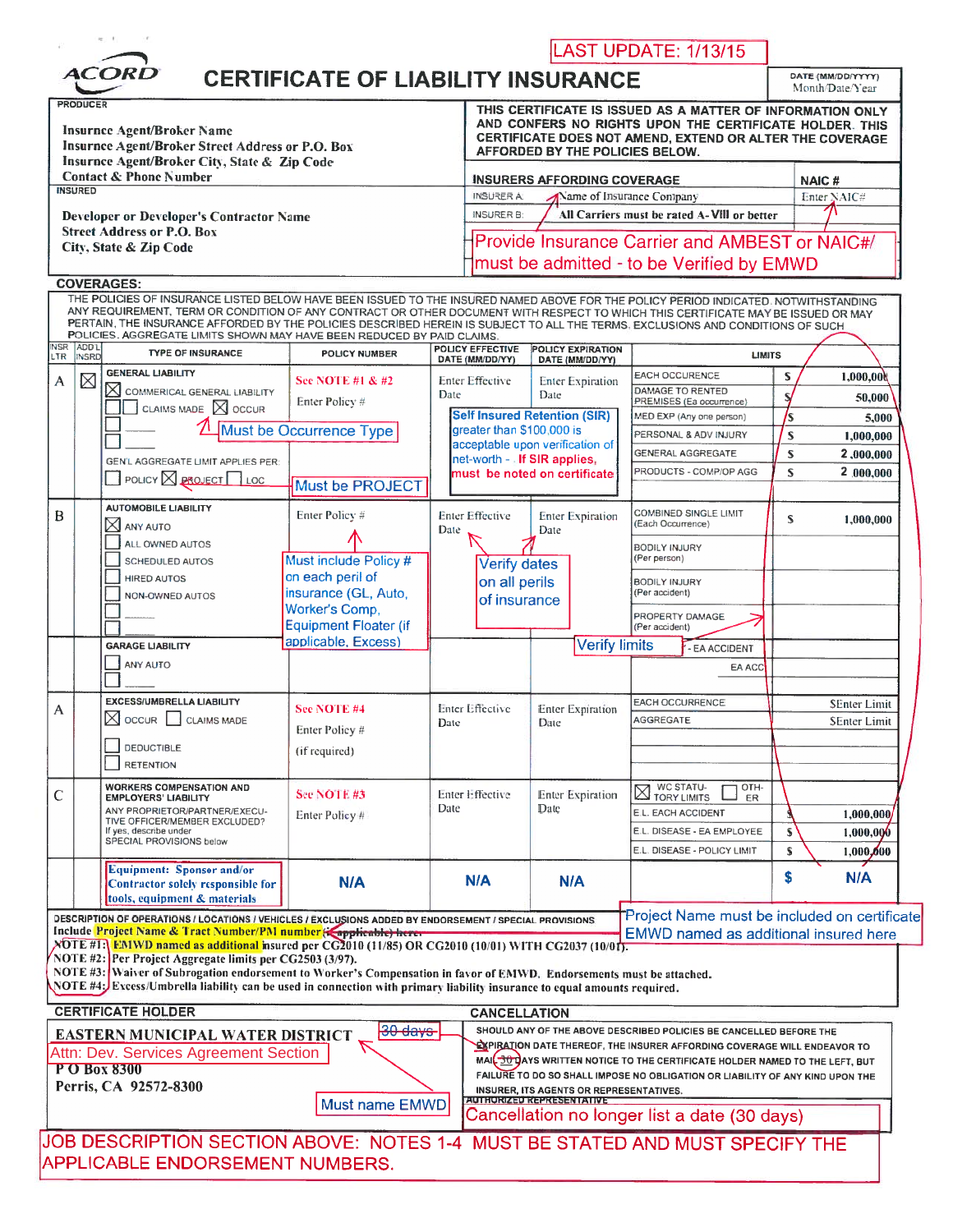# **IMPORTANT**

If the certificate holder is an ADDITIONAL INSURED, the policy(ies) must be endorsed. A statement on this certificate does not confer rights to the certificate holder in lieu of such endorsement(s).

If SUBROGATION IS WAIVED, subject to the terms and conditions of the policy, certain policies may require an endorsement. A statement on this certificate does not confer rights to the certificate holder in lieu of such endorsement(s).

#### **DISCLAIMER**

The Certificate of Insurance on the reverse side of this form does not constitute a contact between the issuing insurer(s), authorized representative or producer, and the certificate holder, nor does it affirmatively or negatively amend, extend or alter the coverage afforded by the policies listed thereon.

 $\alpha\in\mathcal{X}$  . In the  $\alpha$ 

 $\sim$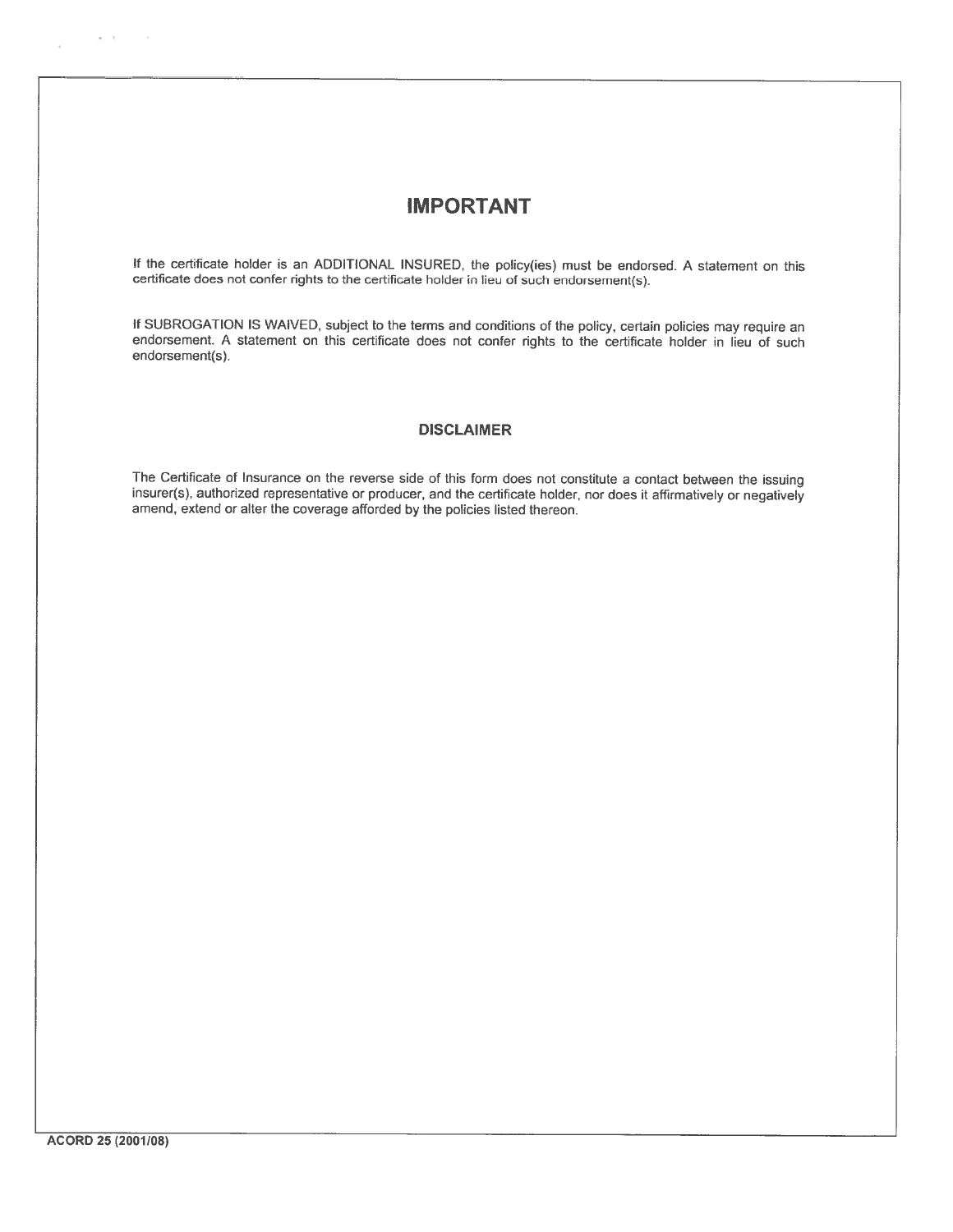$\kappa_{\rm B} = 30$ 

THIS ENDORSEMENT CHANGES THE POLICY. PLEASE READ IT CAREFULLY.

# **ADDITIONAL INSURED - OWNERS, LESSEES OR CONTRACTORS - (FORM B)**

This endorsement modifies insurance provided under the following:

COMMERCIAL GENERAL LIABILITY COVERAGE PART.

### **SCHEDULE**

### **Name of Person or Organization:**

EMWD Municipal Water District to be named on Additional Insured Endorsement Form

(If no entry appears above, information required to complete this endorsement will be shown in the Declarations as applicable to this endorsement.)

WHO IS AN INSURED (Section II) is amended to include as an insured the person or organization shown in the Schedule, but only with respect to liability arising out of "your work" for that insured by or for you.

NOTE: EMWD REQUIRES "ENTITY SPECIFIC" ENDORSEMENT DUE TO TYPICALLY NOT HAVING AN AGREEMENT OR CONTRACT WITH THE INSURED. THE INSURED IS TYPICALLY CONTRACTED BY PARTY WHO HAS APPLIED FOR CONNECTIONS WITH EMWD.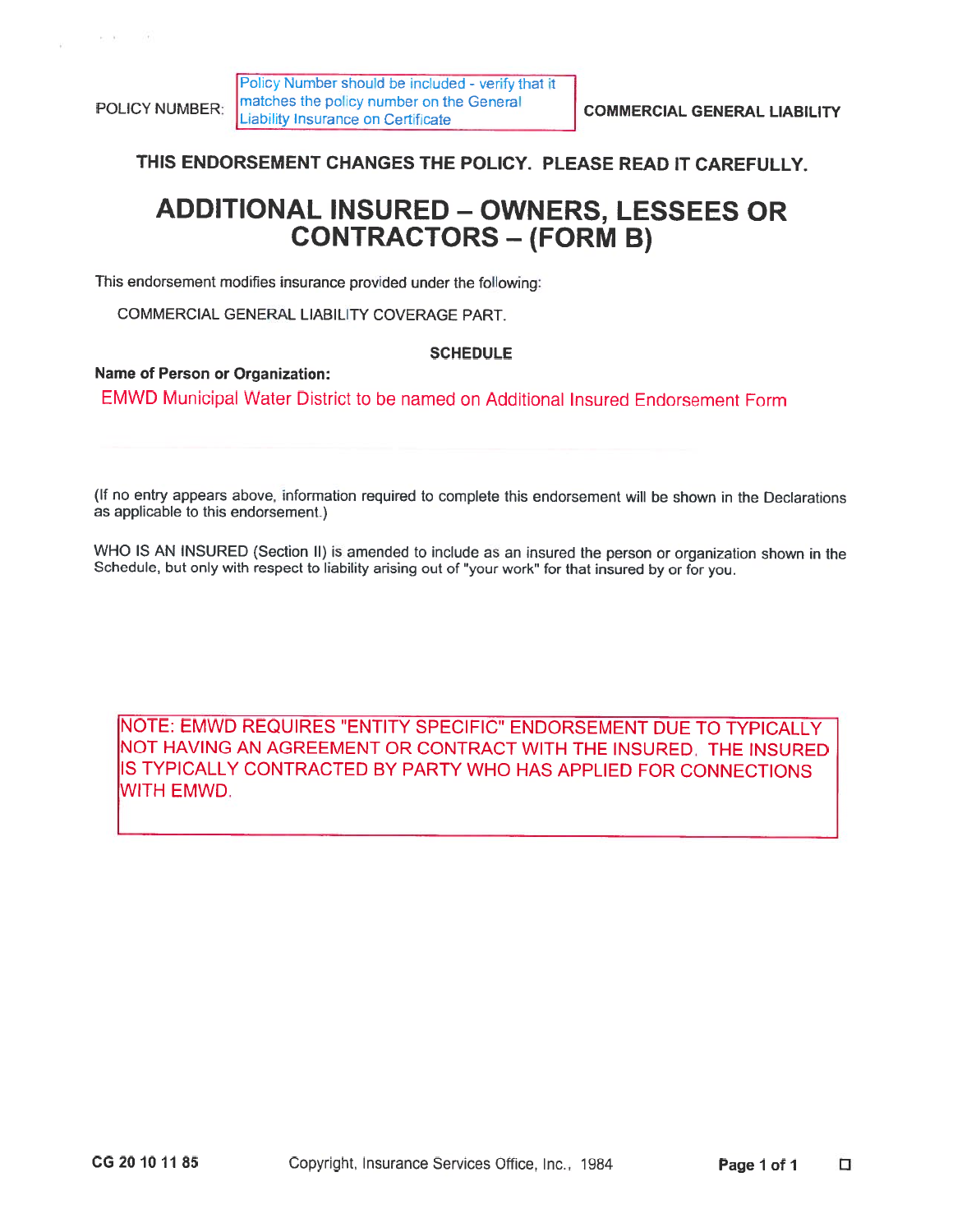POLICY NUMBER:

mi en

Policy Number should be included - verify that it matches the policy number on the General Liability Insurance on Certificate

THIS ENDORSEMENT CHANGES THE POLICY. PLEASE READ IT CAREFULLY.

# **ADDITIONAL INSURED - OWNERS, LESSEES OR CONTRACTORS - SCHEDULED PERSON OR ORGANIZATION**

This endorsement modifies insurance provided under the following:

COMMERCIAL GENERAL LIABILITY COVERAGE PART

## **SCHEDULE**

Name of Person or Organization: EMWD Municipal Water District to be named on Additional Insured Endorsement Form

(If no entry appears above, information required to complete this endorsement will be shown in the Declarations as applicable to this endorsement.)

- A. Section II Who Is An Insured is amended to include as an insured the person or organization shown in the Schedule, but only with respect to Iability arising out of your ongoing operations performed for that insured.
- B. With respect to the insurance afforded to these additional insureds, the following exclusion is added:
	- 2. Exclusions

This insurance does not apply to "bodily injury" or "property damage" occurring after:

- (1) All work, including materials, parts or equipment furnished in connection with such work, on the project (other than service, maintenance or repairs) to be performed by or on behalf of the additional insured(s) at the site of the covered operations has been completed; or
- (2) That portion of "your work" out of which the injury or damage arises has been put to its intended use by any person or organization other than another contractor or subcontractor engaged in performing operations for a principal as a part of the same project.

INOTE: EMWD REQUIRES "ENTITY SPECIFIC" ENDORSEMENT DUE TO TYPICALLY NOT HAVING AN AGREEMENT OR CONTRACT WITH THE INSURED. THE INSURED IS TYPICALLY CONTRACTED BY PARTY WHO HAS APPLIED FOR CONNECTIONS WITH EMWD.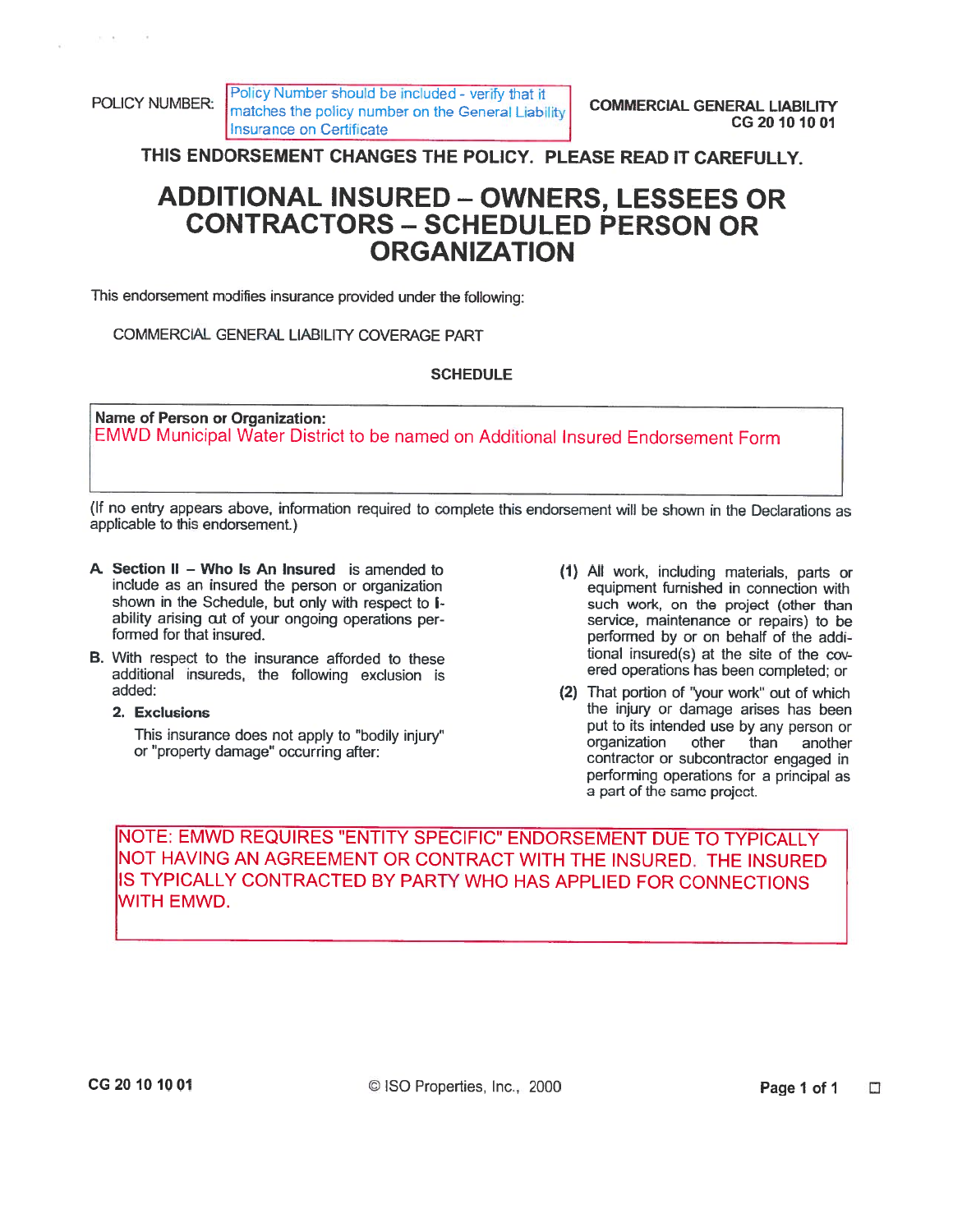THIS ENDORSEMENT CHANGES THE POLICY. PLEASE READ IT CAREFULLY.

# **ADDITIONAL INSURED - OWNERS, LESSEES OR CONTRACTORS - COMPLETED OPERATIONS**

This endorsement modifies insurance provided under the following:

COMMERCIAL GENERAL LIABILITY COVERAGE PART

### **SCHEDULE**

**Name of Person or Organization:** EMWD Municipal Water District to be named on Additional Insured Endorsement Form

**Location And Description of Completed Operations: Project Location and Project Name** 

**Additional Premium:** 

(If no entry appears above, information required to complete this endorsement will be shown in the Declarations as applicable to this endorsement.)

Section II – Who Is An Insured is amended to include as an insured the person or organization shown in the Schedule, but only with respect to liability arising out of "your work" at the location designated and described in the schedule of this endorsement performed for that insured and included in the "products-completed operations hazard".

NOTE: EMWD REQUIRES "ENTITY SPECIFIC" ENDORSEMENT DUE TO TYPICALLY NOT HAVING AN AGREEMENT OR CONTRACT WITH THE INSURED. THE INSURED IS TYPICALLY CONTRACTED BY PARTY WHO HAS APPLIED FOR CONNECTIONS WITH EMWD.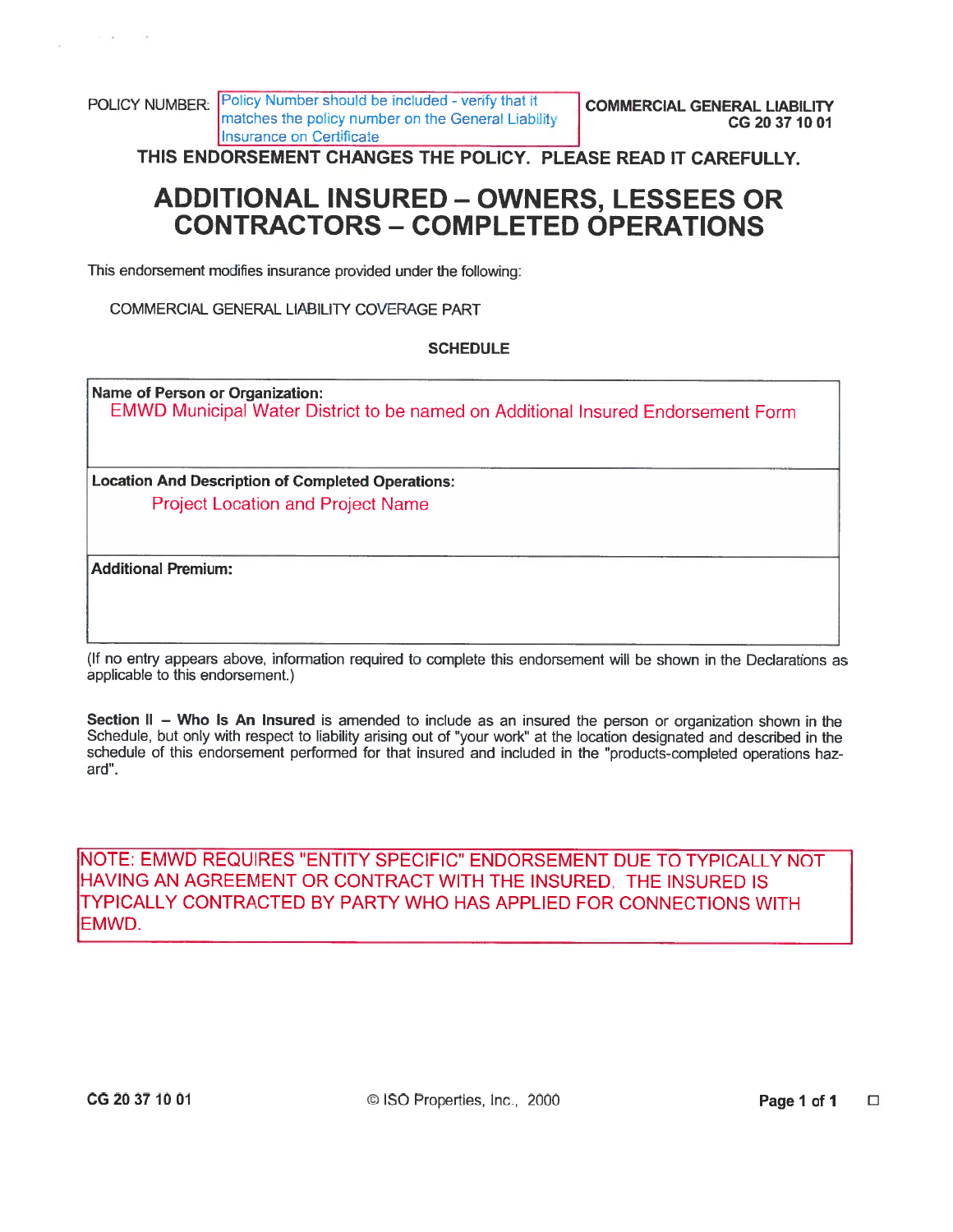Note: No cap on aggregate limit will be accepted.

POLICY NUMBER:

Policy Number should be included - verify that it matches the policy number on the General Liability Insurance on Certificate

**COMMERCIAL GENERAL LIABILITY** CG 25 03 03 97

THIS ENDORSEMENT CHANGES THE POLICY. PLEASE READ IT CAREFULLY.

# **DESIGNATED CONSTRUCTION PROJECT(S) GENERAL AGGREGATE LIMIT**

This endorsement modifies insurance provided under the following:

COMMERCIAL GENERAL LIABILITY COVERAGE PART

#### **SCHEDULE**

**Designated Construction Projects:** 

**Project Name listed here** 

(If no entry appears above, information required to complete this endorsement will be shown in the Declarations as applicable to this endorsement.)

- A. For all sums which the insured becomes legally obligated to pay as damages caused by "occurrences" under COVERAGE A (SECTION I), and for all medical expenses caused by accidents under COVERAGE C (SECTION I), which can be attributed only to ongoing operations at a single designated construction project shown in the Schedule above:
	- 1. A separate Designated Construction Project General Aggregate Limit applies to each designated construction project, and that limit is equal to the amount of the General Aggregate Limit shown in the Declarations.
	- 2. The Designated Construction Project General Aggregate Limit is the most we will pay for the sum of all damages under COVERAGE A, except damages because of "bodily injury" or "property damage" included in the "products-<br>completed operations hazard", and for medical expenses under COVERAGE C regardless of the number of:
		- a. Insureds:
		- b. Claims made or "suits" brought: or
		- c. Persons or organizations making claims or bringing "suits".
	- 3. Any payments made under COVERAGE A for damages or under COVERAGE C for medical expenses shall reduce the Designated Construction Project General Aggregate Limit for that designated construction project. Such payments shall not reduce the General Aggregate Limit shown in the Declarations nor shall they reduce any other Designated Construction Project General Aggregate Limit for any other designated construction project shown in the Schedule above.
- 4. The limits shown in the Declarations for Each Occurrence, Fire Damage and Medical Expense continue to apply. However, instead of being subject to the General Aggregate Limit shown in the Declarations, such limits will be subject to the applicable Designated Construction Project General Aggregate Limit.
- B. For all sums which the insured becomes legally obligated to pay as damages caused by "occurrences" under COVERAGE A (SECTION I), and for all medical expenses caused by accidents under COVERAGE C (SECTION I), which cannot be attributed only to ongoing operations at a single designated construction project shown in the Schedule above:
	- 1. Any payments made under COVERAGE A for damages or under COVERAGE C for medical expenses shall reduce the amount available under the General Aggregate Limit or the<br>Products-Completed Operations Aggregate Limit, whichever is applicable; and
	- 2. Such payments shall not reduce any Designated Construction Project General Aggregate Limit.
- C. When coverage for liability arising out of the "products-completed operations hazard" is provided, any payments for damages because of "bodily injury" or "property damage" included in the "products-completed operations hazard" will reduce the Products-Completed Operations Aggregate Limit, and not reduce the General Aggregate Limit nor the Designated Construction Project General Aggregate Limit.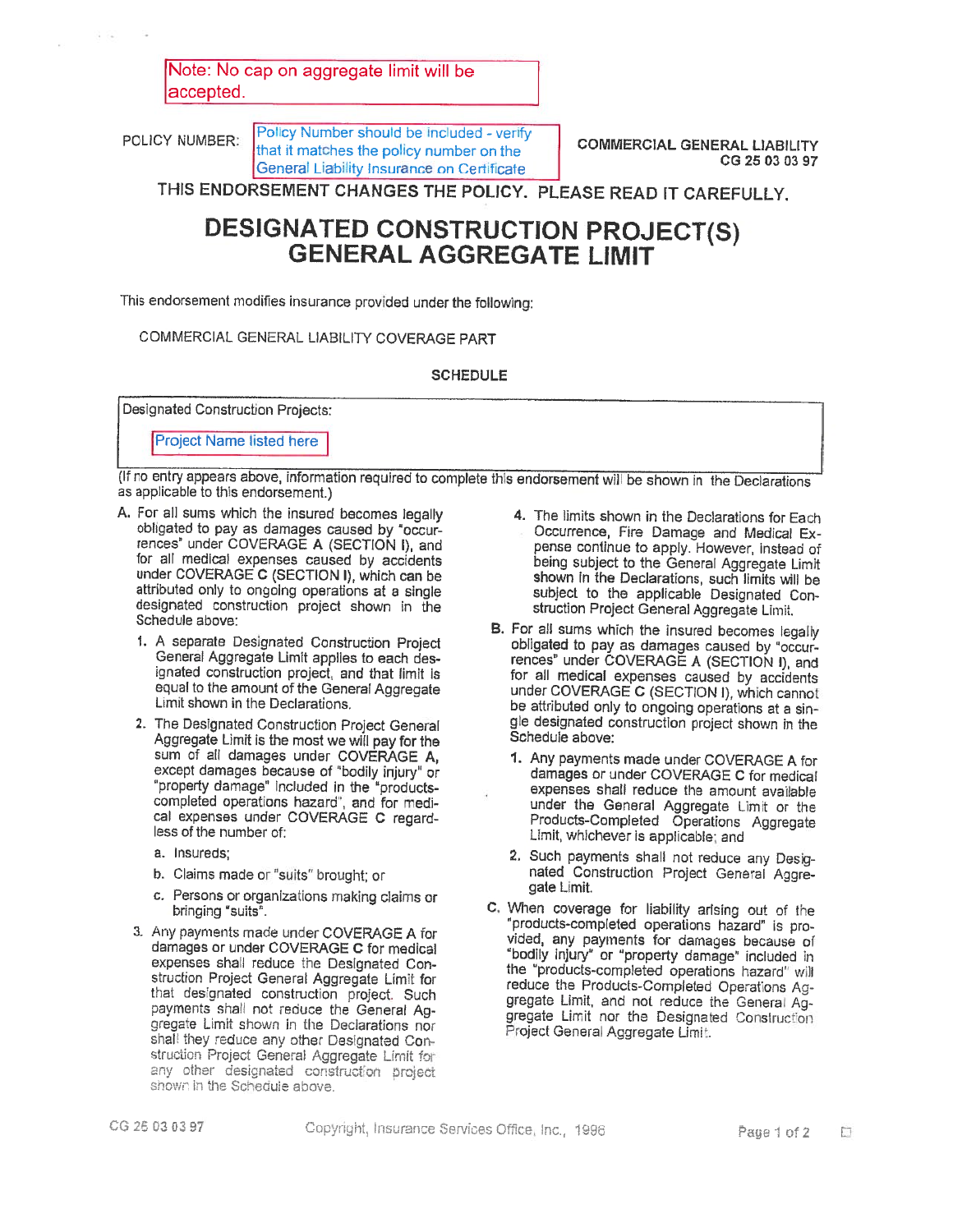D. If the applicable designated construction project<br>has been abandoned, delayed, or abandoned<br>and then restarted, or if the authorized contract-<br>ing parties deviate from plans, blueprints, de-<br>signs, specifications or tim ject.

 $\label{eq:2.1} \frac{1}{\sqrt{2\pi}}\left(\frac{1}{2}\sqrt{2\pi}\right)^{1/2} \frac{1}{\sqrt{2\pi}}\frac{1}{\sqrt{2\pi}}\frac{1}{\sqrt{2\pi}}\frac{1}{\sqrt{2\pi}}\frac{1}{\sqrt{2\pi}}\frac{1}{\sqrt{2\pi}}\frac{1}{\sqrt{2\pi}}\frac{1}{\sqrt{2\pi}}\frac{1}{\sqrt{2\pi}}\frac{1}{\sqrt{2\pi}}\frac{1}{\sqrt{2\pi}}\frac{1}{\sqrt{2\pi}}\frac{1}{\sqrt{2\pi}}\frac{1}{\sqrt{2\pi}}\frac{1}{\sqrt{2$ 

E. The provisions of Limits Of Insurance (SECTION<br>III) not otherwise modified by this endorsement<br>shall continue to apply as stipulated.